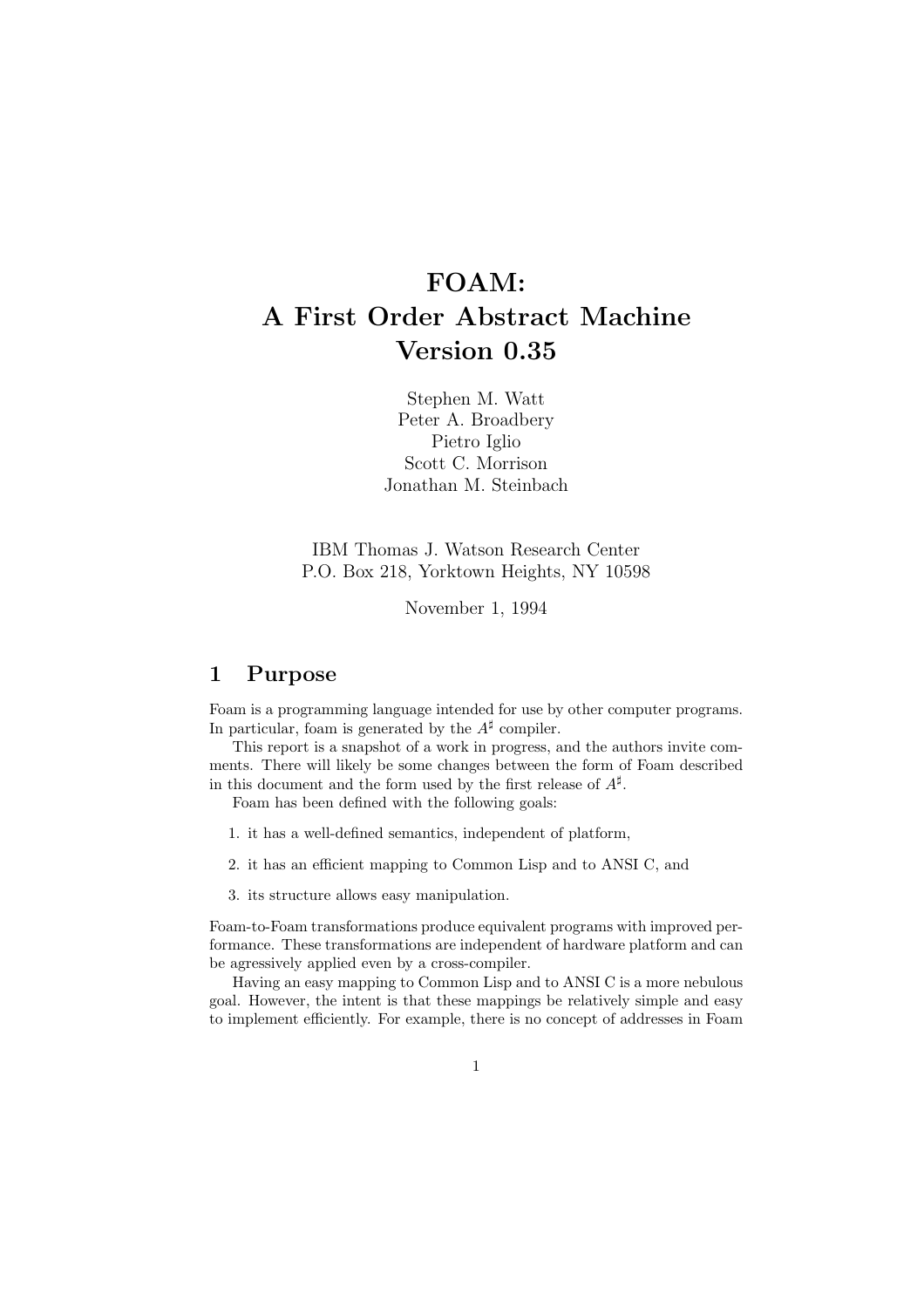since addresses are unpredictable with a Lisp garbage collector. Likewise, Foam does not have self identifying data objects since this is not available in C.

FOAM is not restricted to the precise intersection of C and Lisp. Some aspects are handled by support libraries. Big integer arithmetic is assumed as part of FOAM, and this is provided as a library for C. Also the memory model differs from both C and Lisp in some details: garbage collection is assumed (this is a run time support library in C) and it is possible to make an explicit request to free storage (in Lisp this is ignored).

A FOAM program is comprised of a flat sequence of commands. FOAM types have various sizes and uses. or example, "Char" is a text character whereas "Byte" is a character sized integer, "DFlo" is a double precision floating point, "Ptr" can point to an array, record, arbitrary sized integer, etc. Reference instructions contain the kind of reference and the position, e.g., "Loc 3" refers to the third local variable of the current function and "RE1t  $7x2$ " indicates the 2nd field of the record x, using the 7th layout format. FOAM operations consist of instructions, such as "If  $b$  n," which indicates that if  $b$  is true then proceed to label n, and builtin operations, e.g., "HIntLT  $a$  b" is a half-word-integer less-than comparison. The builtin operations are type specific and conversion operations are generally provided.

## 2 Instructions

 $\langle$ Unit $\rangle$  ::=

 $|Unit \langle \textbf{DFmt} \rangle \langle \textbf{DDef} \rangle|$ 

The first 4 slots of DFmt are reserved for the declaration of the globals, constants, lexicals and fluids for the unit, the fifth slot is always the empty format.

 $\langle$ DFmt $\rangle$  ::=

 $[DFmt \langle f_0 : \mathbf{DDecl} \rangle \dots \langle f_{n-1} : \mathbf{DDecl} \rangle]$ 

Layout formats for environment levels, records etc.

 $\langle DDecl \rangle$  ::=

[DDecl  $\langle u : \text{Byte} \rangle \langle d_0 : \text{Deck} \rangle \dots \langle d_{n-1} : \text{Deck} \rangle$ ]

Specify formats for globals, parameters, locals, fluids, lexicals and constants. The usage parameter indicates the context in which the ddecl may be used. Note that the Decls may either be Decl or GDecl instructions.

 $\langle$ Decl $\rangle$  ::=

[Decl  $\langle t : Type \rangle$   $\langle s : String \rangle$   $\langle p : Byte \rangle$   $\langle r0 : Byte \rangle$   $\langle r1 : Byte \rangle$ ]

Declaration of a single parameter, local or lexical. The type is given by t and the user's name for it can be unmangled from s.  $r0$  and  $r1$  are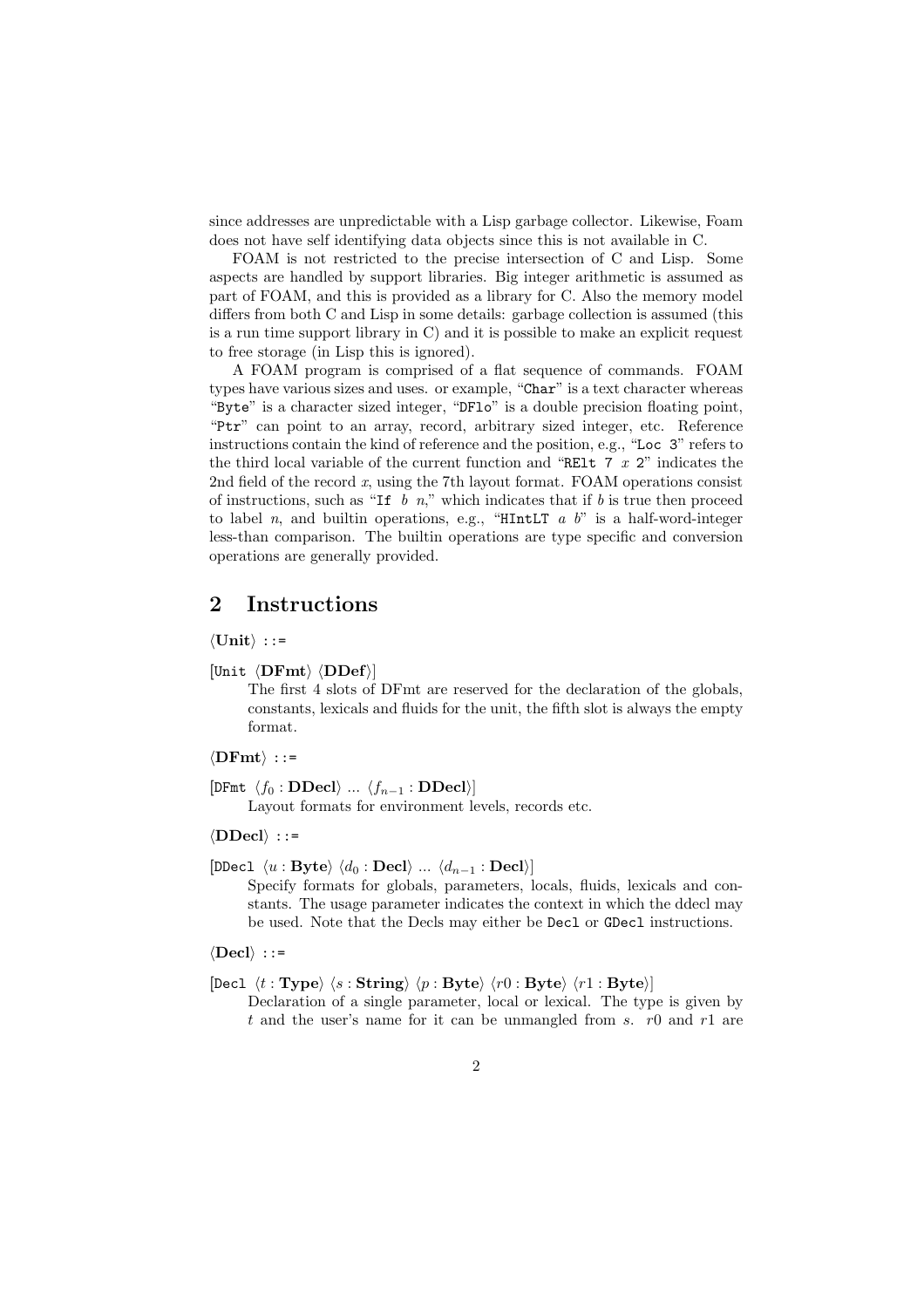reserved (and used by the compiler). If t is Rec or Arr, r1 is the format number or type of the slot, respectively.

 $\langle$ GDecl $\rangle$  ::=

[Decl  $\langle t : \textbf{Type} \rangle$   $\langle s : \textbf{String} \rangle$   $\langle r0 : \textbf{Byte} \rangle$   $\langle r1 : \textbf{Byte} \rangle$ ]

 $\langle \text{dir} : \text{Byte} \rangle$   $\langle p : \text{Byte} \rangle$  Declaration of a single global. The type is given by  $t$  and the user's name for it can be unmangled from  $s$ . The language protocol is specified by p. r0 and r1 are reserved (and used by the compiler). If t is Rec or Arr, r1 is the format number or type of the slot, respectively. The dir field indicates whether the declaration is an import or export.

 $\langle$ DDef $\rangle$  ::=

 $[{\tt DDef} \langle v_0 : {\bf Def} \rangle \dots \langle v_{n-1} : {\bf Def} \rangle]$ Initial values for things.

 $\langle\text{Def}\rangle$  ::=

```
[Def \langle r : \text{Reference} \rangle \langle v : \text{Value} \rangle]
```
 $r$  is typically a global or lexical.  $v$  is typically a program or closure.

 $\langle$ DEnv $\rangle$  ::=

 $[DEFed{DEF} \langle e_0 : \textbf{Int} \rangle ... \langle e_{n-1} : \textbf{Int} \rangle]$ 

List of format numbers for lexical environment levels. The empty environment indicates that the level is never accessed by this function or its children, while a 0 format number indicates that the level is closed over, but is empty.

 $\langle$ DFluid $\rangle$  ::=

```
[DFluid \langle i_0 : \text{Int} \rangle ... \langle f_{i-1} : \text{Int} \rangle]
```
Indicies into the unit's fluid list, indicating which are rebound at this level.

 $\langle Cmd \rangle$  ::=  $\langle Def \rangle | \langle Expert \rangle |$  one of

Defines a sequence of Cmd. Seq represents the body of a program. If the execution of  $c_i$  does not cause the transfer of the control, then  $c_i + 1$  is executed. The only way to exit a Seq is by a Return instruction. It follows that if the last instruction  $c_n$  is reached, then it must transfer the control (typically the last instruction is a Return or a Goto).

[Goto  $\langle l : \textbf{Label} \rangle$ ]

Go to label  $l$  in current prog.

 $[\text{Seq }\langle c_0 : \text{Cmd} \rangle \langle c_1 : \text{Cmd} \rangle \dots \langle c_n : \text{Cmd} \rangle]$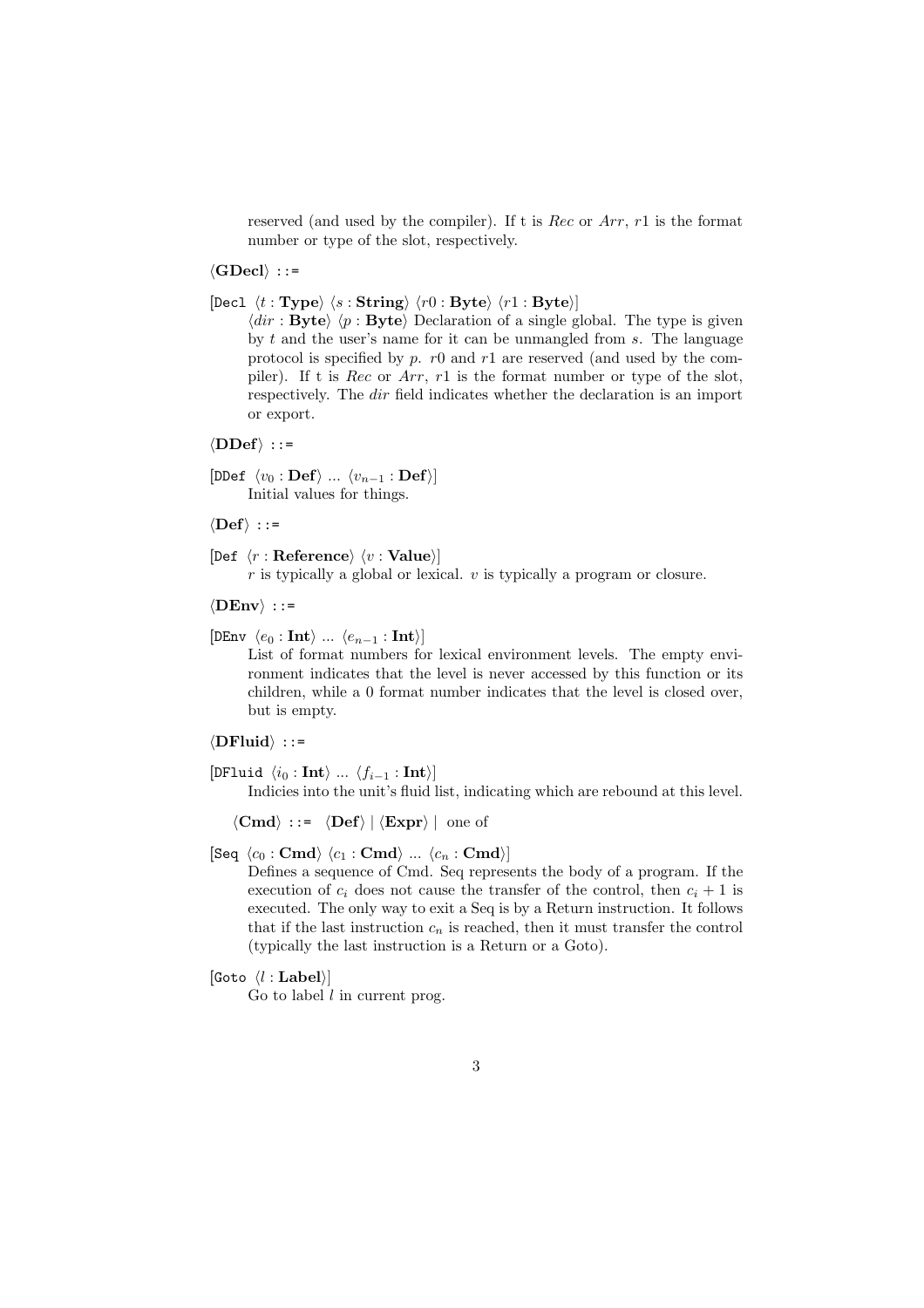[If  $\langle e : \textbf{Expr} \rangle \langle t : \textbf{Label} \rangle$ ]

If  $e$  is BoolTrue, go to label  $t$ . Semantic restriction:  $e$  must be of type Bool.

[Select  $\langle e : \text{Expr} \rangle \langle l_0 : \text{Label} \rangle ... \langle l_{n-1} : \text{Label} \rangle$ ]

e evaluates to an integer. If e is in  $[0..n-1]$ , goto label  $l_e$  in current program. Otherwise, continue. Semantic restrictions: e must be of type SInt.

[Return  $\langle e : \textbf{Expr} \rangle$ ]

Return e from the current program.

#### [Set  $\langle r : \text{Reference} \rangle \langle e : \text{Expr} \rangle$ ]

Update the location given by  $r$  to contain the value  $e$ . The reference  $r$ may be a set of references given by Values. A call to a function returning multiple values always looks like: (Set (Values  $r_1 \ldots r_n$ ) (MFmt  $f \, \text{call}$ )) where  $call$  can be any of the Foam call instructions. The format  $f$  describes the type of the returned parameters. This is the only context where MFmt can occur.

```
[Lose \langle r : \text{Reference} \rangle]
```
Modify the location given by  $r$  to point to no structure.

#### [PushEnv  $\langle f : \text{Int} \rangle \langle e : \text{Reference} \rangle$ ]

Push a new environment with format  $f$  onto the stack with  $e$  as its parent.

### [PopEnv ]

Pop an environment from the stack.

```
[Protect \langle e : \text{Expr} \rangle \langle p : \text{Reference} \rangle]
```
Evaluate e, then  $p$ , returning the value of  $e$ . If a Throw occurs and  $e$  is abandoned, then  $p$  is evaluated and the Throw is resumed.

### [Throw  $\langle to : \mathbf{Expr} \rangle \langle e : \mathbf{Expr} \rangle$ ]

Throw to the tag to, evaluating any intervening protect forms.

 $[Halt]$ 

Terminates the current Foam program.

 $\langle \textbf{Expr} \rangle$  ::=  $\langle \textbf{Value} \rangle |$  one of

[BVal  $\langle n : \text{Int} \rangle$ ]

The n-th builtin value.

[Label  $\langle n : \textbf{Int} \rangle$ ]

The n-th command in the current program.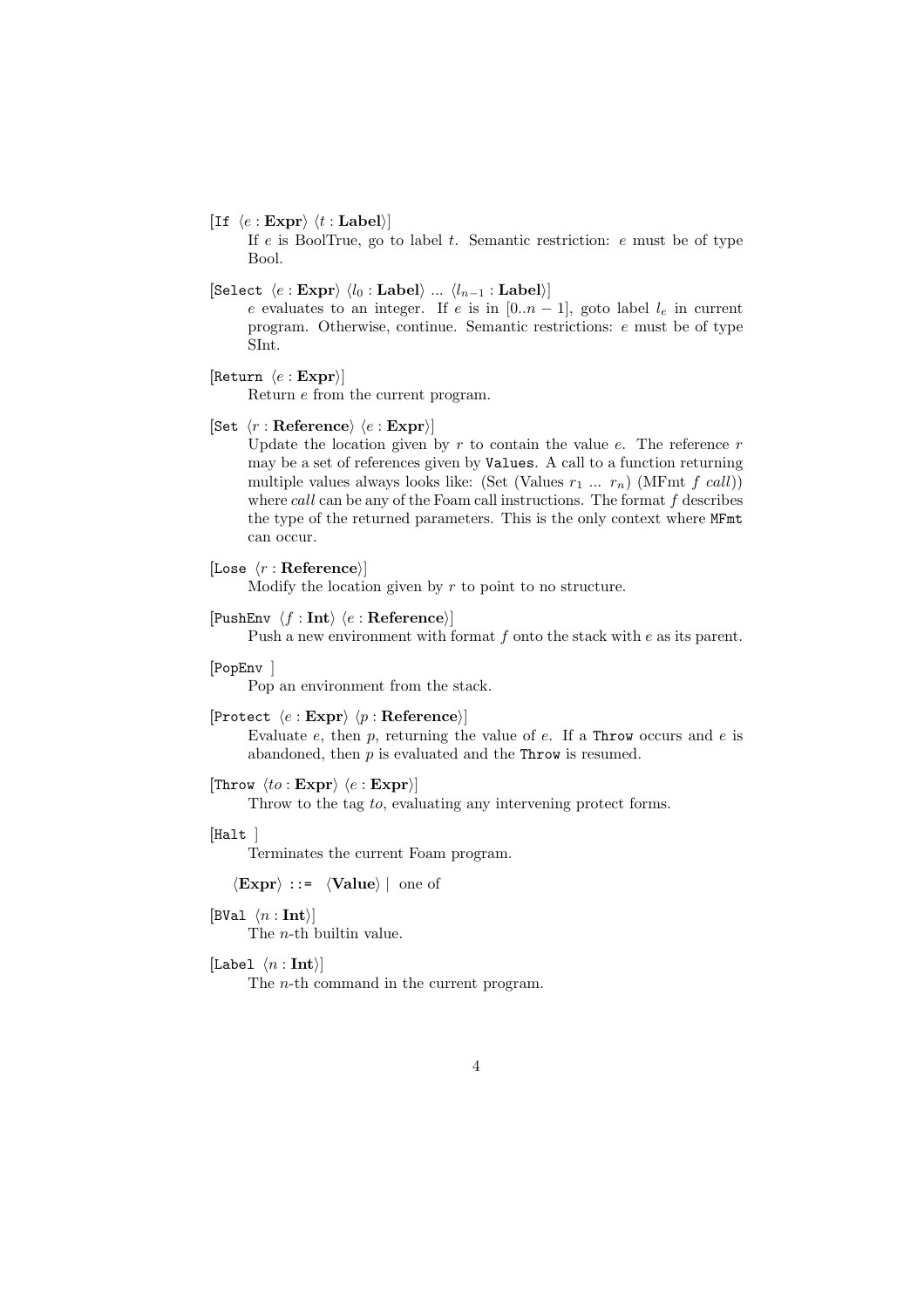[Cast  $\langle t : \textbf{Type} \rangle \langle e : \textbf{Expr} \rangle$ ]

View value  $e$  as being of type  $t$ . Types other than DFLo may be cast freely to and from Word without loss of information.

[ANew  $\langle t : \textbf{Type} \rangle \langle e : \textbf{Expr} \rangle$ ]

Form an array of e elements of type t filled with zeroes or nils of the appropriate type. e must be a SInt value.

[RNew  $\langle f : \textbf{Int} \rangle$ ]

Form a record with format f. The elements are filled with zeroes or nils of the appropriate types.

[TRNew  $\langle f0 : \text{Int} \rangle \langle f1 : \text{Int} \rangle \langle s : \text{Expr} \rangle$ ]

Form a record with trailing array whose initial part has format f0 and with  $s$  elements in its trailing array with element format  $f_1$ .

- $[RCopy \langle f : Int \rangle \langle e : Expr \rangle]$ Copy the record  $e$  with format  $f$ .
- [BCall  $\langle o : \text{Int} \rangle$   $\langle e_0 : \text{Expr} \rangle$  ...  $\langle e_{n-1} : \text{Expr} \rangle$ ] Call builtin  $o$  on  $e_0...e_{n-1}$ . The expression (BCall o  $e_0...e_{n-1}$ ) is equivalent to (OCall t (BVal o) (Env -1)  $e_0...e_{n-1}$ ) where t is the return type of (BVal o).
- $[CCall \langle t : Type \rangle \langle c : Expr \rangle \langle e_0 : Expr \rangle ... \langle e_{n-1} : Expr \rangle]$ Call closure c on  $e_0...e_{n-1}$ , returning type t. The expression (CCall t c  $e_0...e_{n-1}$ ) is equivalent to (OCall t (CProg c') (CEnv c')  $e_0...e_{n-1}$ ) where c is possibly a temporary to avoid multiple evaluation.
- $[0$ Call  $\langle t : Type \rangle \langle f : Expr \rangle \langle e : Reference \rangle \langle e_0 : Expr \rangle ... \langle e_{n-1} : Expr \rangle]$ Call the program f on  $e_0...e_{n-1}$  in environment e, returning type t. The expression (OCall t f e  $e_0...e_{n-1}$ ) is equivalent to (PCall FOAM\_Proto\_Foam t f e  $e_0...e_{n-1}$
- [PCall  $\langle p : \text{Int} \rangle \langle t : \text{Type} \rangle \langle f : \text{Expr} \rangle \langle e : \text{Reference} \rangle \langle e_0 : \text{Expr} \rangle ... \langle e_{n-1} :$  $\ket{\text{Expr}}$

Call f with environment e and arguments  $e_0...e_{n-1}$ . e will be unused in the case of FOAM\_Proto\_C. according to protocol p, returning type  $t$ .

[MFmt  $\langle f : \textbf{Int} \rangle \langle c : \textbf{Expr} \rangle$ ]

Wrapping MFmt around a call indicates that the call returns multiple values. See Set for more information.

[Values  $\langle e_0 : \text{Expr} \rangle ... \langle e_n : \text{Expr} \rangle$ ]

Indicates multiple values. It can only occur in a return statement in a program returning multiple values, or on the left hand side of a Set instruction, when calling a function returning multiple values. See Set.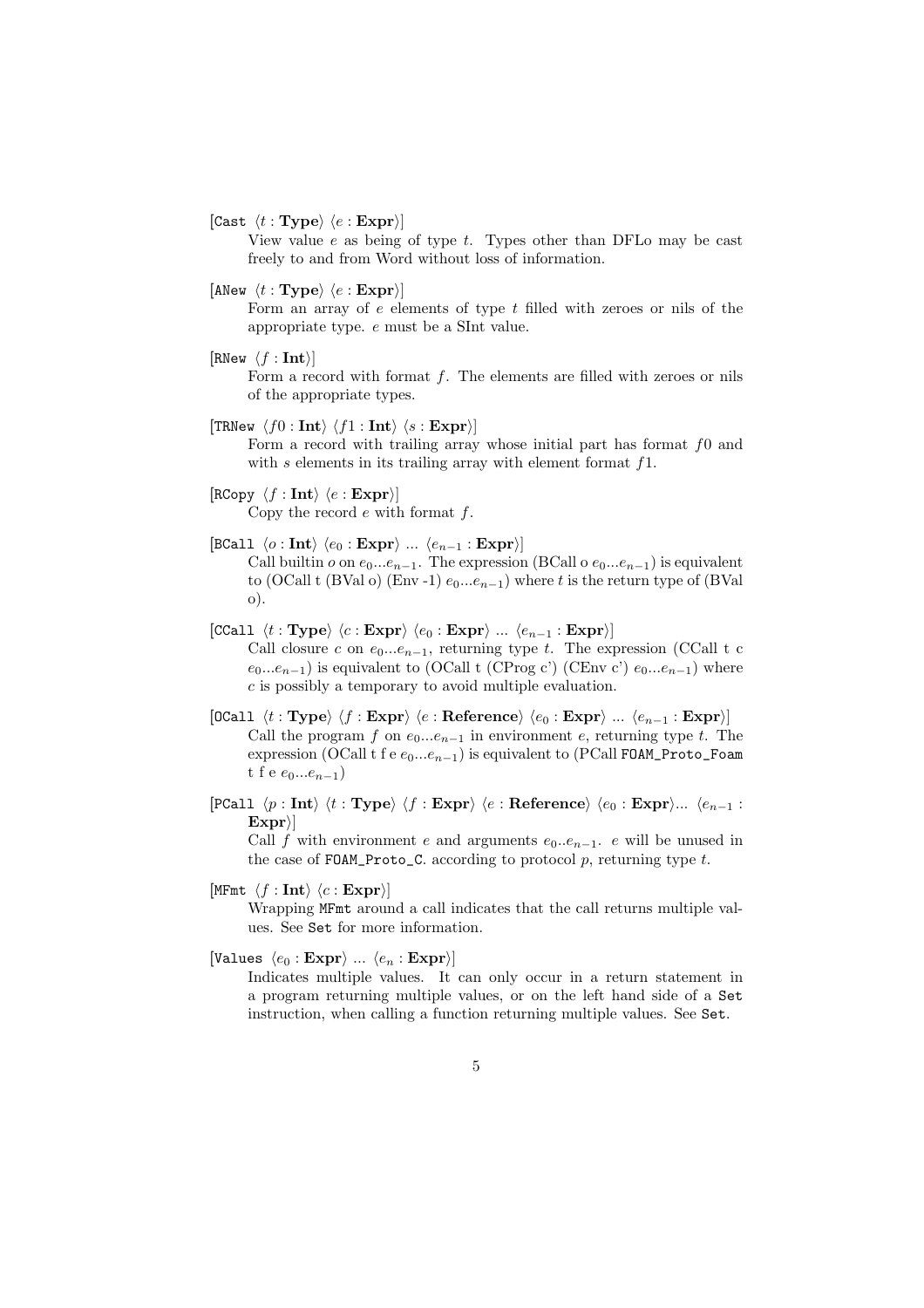[Catch  $\langle tag : \mathbf Name \rangle \langle e : \mathbf{Expr} \rangle$ ]

Give rt a tag suitable for use with Throw, and evaluate the expression, which is returned. In the case of a throw to the tag, the value given by the throw is returned.

```
\langle Value \rangle ::= \langle Reference \rangle | \langle Data \rangle\langleReference\rangle ::= one of
```
- [AElt  $\langle t : \textbf{Type} \rangle \langle n : \textbf{Expr} \rangle \langle a : \textbf{Expr} \rangle$ ] The n-th element of the array a, viewed as an array with components of type t.
- [RElt  $\langle f : \text{Int} \rangle \langle r : \text{Expr} \rangle \langle n : \text{Int} \rangle$ ] The *n*-th field of the record  $r$  with the  $f$ -th format in the current unit.
- [IRElt  $\langle f : \textbf{Int} \rangle \langle r : \textbf{Expr} \rangle \langle n : \textbf{Int} \rangle$ ]

The *n*-th field of the record with a trailing array  $r$  with the  $f$ -th format for the initial part of the record in the current unit.

- [TRElt  $\langle f0 : \text{Int} \rangle \langle f1 : \text{Int} \rangle \langle r : \text{Expr} \rangle \langle index : \text{Expr} \rangle \langle n : \text{Int} \rangle$ ] The *n*-th field of the *index*-th element of the trailing array of  $r$  whose initial format is  $f0$  and whose trailing array element has format  $f1$  in the current unit.
- [EElt  $\langle l : \text{Int} \rangle \langle n : \text{Int} \rangle \langle f : \text{Int} \rangle \langle e : \text{Reference} \rangle$ ] The n-th lexical of the l-th level in the environment e with the f-th format in the current unit.

[Const  $\langle n : \text{Int} \rangle$ ] The n-th constant of the current unit.

- [Glo  $\langle n : \text{Int} \rangle$ ] The *n*-th global of the current unit.
- [Fluid  $\langle n : \text{Int} \rangle$ ] The n-th fluid of the current unit.
- [Par  $\langle n : \text{Int} \rangle$ ] The n-th parameter of the current function.
- [Loc  $\langle n : \text{Int} \rangle$ ] The n-th local of the current function.
- [Lex  $\langle l : \text{Int} \rangle \langle n : \text{Int} \rangle$ ] The *n*-th lexical of the *l*-th level (function or unit).

 $[Env \langle l : Int \rangle]$ Environment beginning  $l$  levels out in the current prog.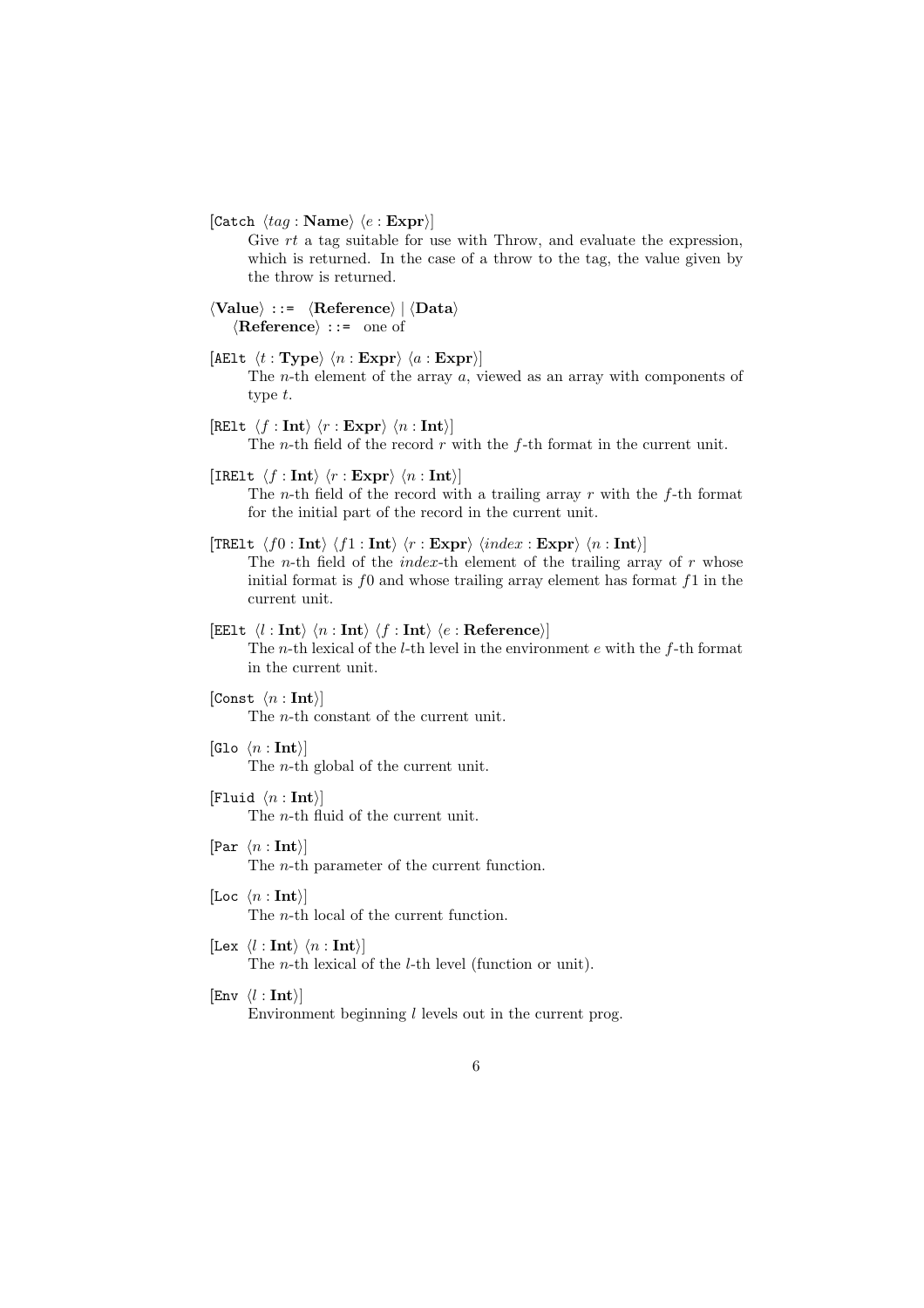[EEnv  $\langle l : \text{int} \rangle$   $\langle e : \text{Reference} \rangle$ ]

Environment beginning  $l$  levels out from the environment  $e$ .

- $[CEnv \langle c : Expr \rangle]$ The environment part of a closure.
- [CProg  $\langle c : \mathbf{Expr} \rangle$ ] The program part of a closure.
- [EInfo  $\langle e : \mathbf{Expr} \rangle$ ]

Information related to the environment e. e must be an environment. The result is of type Word.

[PRef  $\langle r : \text{Int} \rangle \langle p : \text{Expr} \rangle$ ]

Information related to the prog  $p$ .  $p$  must be a prog.  $r$  indicates the field of the prog information structure. currently this can only be 0, which is the hashcode of a function.

 $\langle \textbf{Data} \rangle$  ::= one of

 $[Ni1]$ 

Nothing. Distinguished value of type Nil.

- [Char  $\langle char-value \rangle$ ] Character. ASCII character set.
- [Bool  $\langle bit-value \rangle$ ] BoolFalse or BoolTrue.
- [Byte  $\langle byte-value \rangle$ ] 0..255
- [HInt  $\langle \textit{half-int-value} \rangle$ ] 2's complement 16 bit integer
- [SInt  $\langle single-int-value \rangle$ ] 2's complement 32 bit integer (at least 24 bit?)
- [BInt  $\langle bigint-value \rangle$ ] signed magnitude big integer, any no of bits.
- [SF10  $\langle single\text{-}float\text{-}value \rangle$ ] IEEE format
- [DF10  $\langle double\text{-}float\text{-}value \rangle$ ] IEEE format

[Arr  $\langle t : \textbf{Type} \rangle$   $\langle v_0 : \textbf{Value} \rangle$  ...  $\langle v_{n-1} : \textbf{Value} \rangle$ ]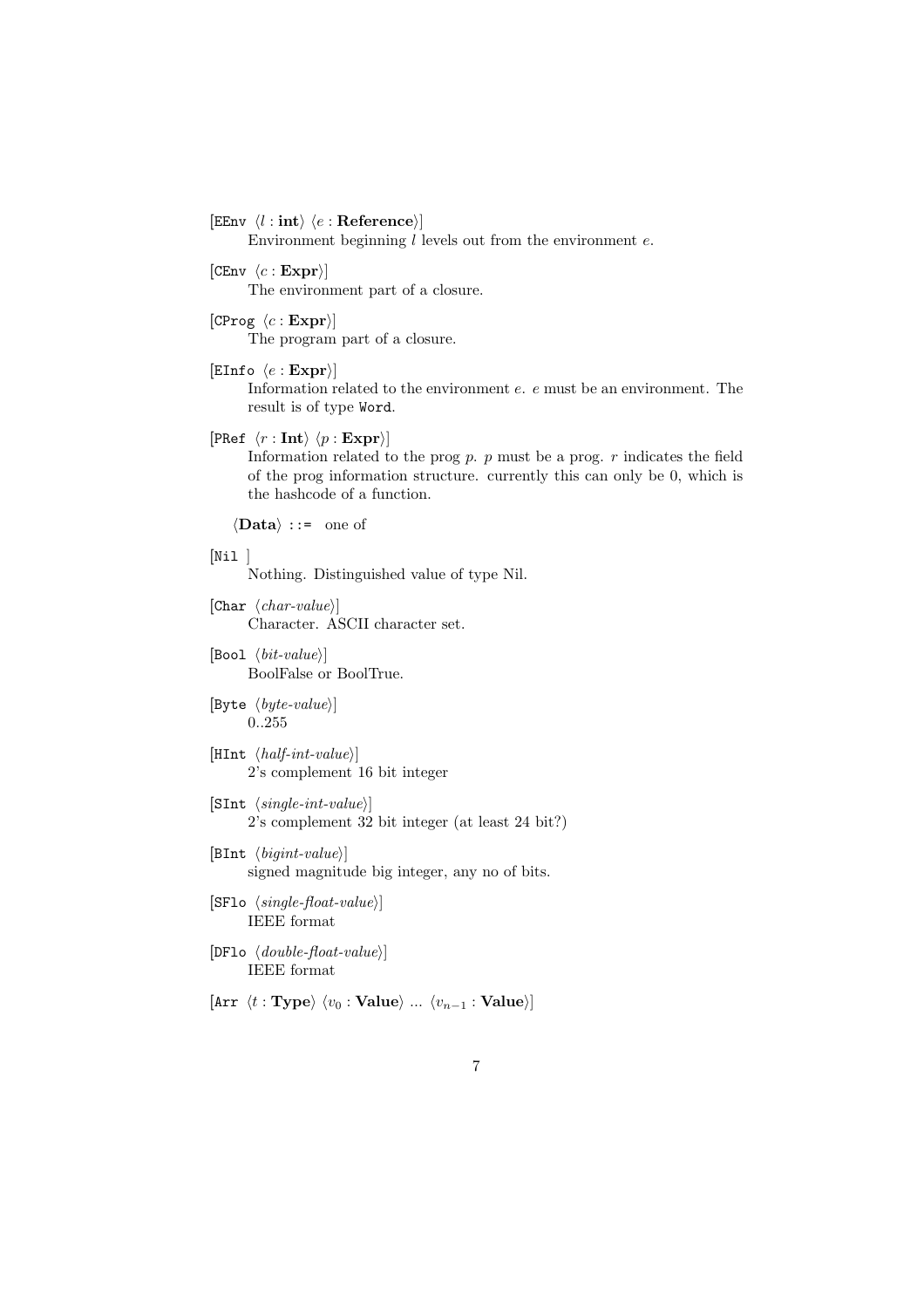[Rec  $\langle f : \text{Int} \rangle \langle v_0 : \text{Value} \rangle ... \langle v_{n-1} : \text{Value} \rangle$ ]

[Prog  $\langle n : \text{Int} \rangle$   $\langle m : \text{Int} \rangle$   $\langle t : \text{Type} \rangle$   $\langle f : \text{Int} \rangle$   $\langle b : \text{Int} \rangle$   $\langle size : \text{Int} \rangle$   $\langle time : \text{Int} \rangle$  $\langle par : \mathbf{DDecl} \rangle$   $\langle loc : \mathbf{DDecl} \rangle$   $\langle lex : \mathbf{DEnv} \rangle$   $\langle fluid : \mathbf{DFluid} \rangle$   $\langle c_0 : \mathbf{Cmd} \rangle$  $\langle c_1 : \mathbf{Cmd} \rangle \dots \langle c_{n-1} : \mathbf{Cmd} \rangle$ Program of size  $n$  bytes, and maximum label  $m$ , returning value of type  $t$ . If  $t$  has the value NOp then the program returns multiple values, where the format  $f$  describes the types of the values returned, otherwise  $f$  is 0. The integer b contains bits specifying whether: The program is a leaf. The program has side-effects. The program is a generator. The program has optimization info. The program contains OCalls. The program contains Consts. The program must or must not be inlined. The integer size is the number of nodes of the program  $+$  the *size* info of each Const prog which is referred in program. In other word, this is the growth that is expected inlining this program from another file. The integer time is the estimated time cost of the program. Of course, this is an approximation. par is the declaration of parameters. *loc* is the declaration of local variables. *lex* is an array of formats for the lexical levels. The commands  $c_0..c_{n-1}$  are performed in sequence.

[Clos  $\langle env : Value \rangle$   $\langle prog : Value \rangle$ ]

[Ptr  $\langle v : \textbf{Value} \rangle$ ]

 $\langle \textbf{Type} \rangle$  ::= one of

#### $[Ni1]$

Nothing. 1-element type. Distinguished value.

### $[Char]$

Character. E.g. 'a'

#### [Bool]

0 or 1

## [Byte ]

Unsigned integer represented in 8 bits. Bool can be converted to Byte

#### $[$ HInt

Half precision integer: Signed int in 16 bits Byte, Bool can be converted to HInt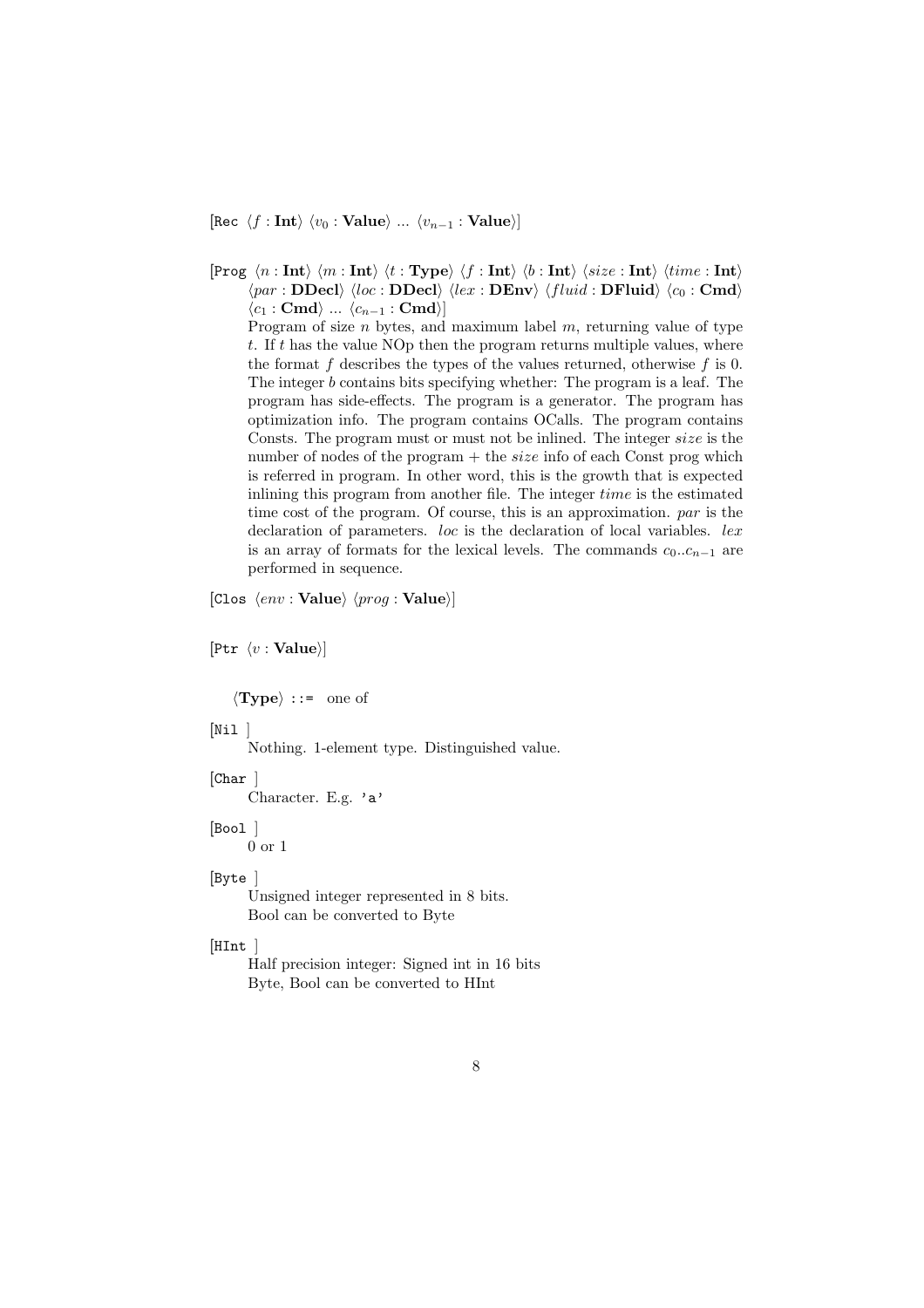## $[SInt]$

Single precision integer: Signed int in 32 bits HInt, Byte, Bool can be converted to SInt

### $[Blnt]$

Signed integer of arbitrary number of bits.

## $[SF1o]$

Single precision floating point.

### $[DFlo]$

Double precision floating point. SFlo can be converted to DFlo

# [Arr ]

Array (i.e. one dimensional array)

#### [Rec ]

Record

### [Env ]

Environment.

 $[{\rm Prog}]$ 

Program.

## [Clos ]

Closure.

### [Ptr ]

Pointer: Nil, BInt, Prog, Clos, Env, Arr, Rec

### [Word ]

Single precision arbitrary: Ptr, Char, Bool, Byte, Hint, SInt, SFlo.

#### [Arb ]

Arbitrary value: Word, DFlo

#### [NOp ]

Used for multiple types context. See Prog.

## 3 Protocols

A Protocol is used to describe the interface through which an object should be called or accessed. The following protocols are currently produced by the  $A^{\sharp}$ compiler.

FOAM Proto Foam Use a natural mapping for Foam objects: for variables this is typically a Lisp or C identifier with a name derived from the id field in the declaration.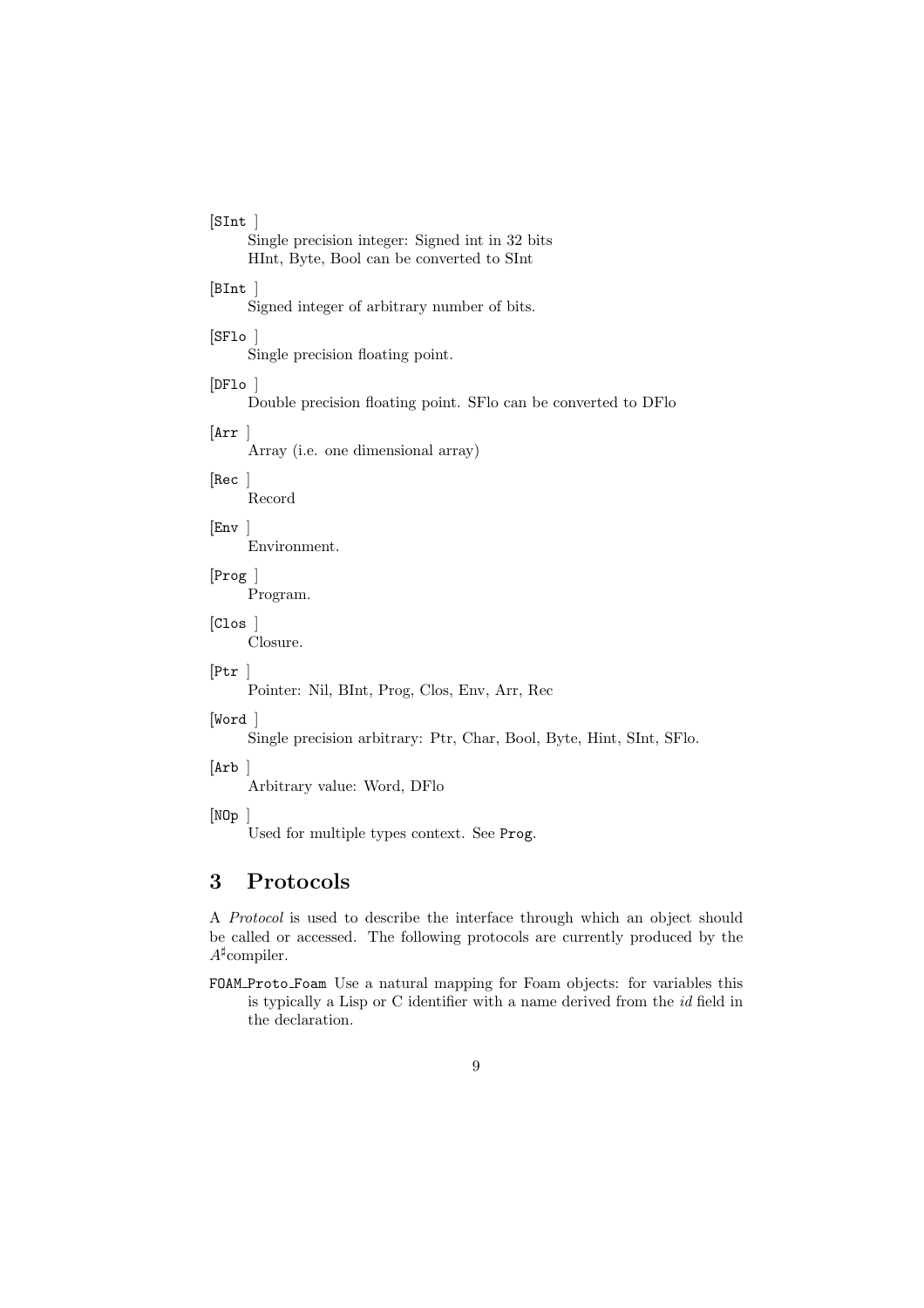- FOAM Proto Other Use a natural mapping for objects in the hosting system, for example C or Lisp identifiers with the same name as in the id field in the declaration.
- FOAM Proto Init The object is an initializer for a unit, and so it should be called before any other globals from that unit. Foam units initialize those units which they use, but the first one is expected to be called by the hosting environment.

The other protocols (FOAM\_Proto\_C, FOAM\_Proto\_Lisp, FOAM\_Proto\_Fortran) indicate that the particular object should be treated as coming from the appropriate language, or that it should be accessible from that language. In these cases, no manipulation of the id field occurs.

## 4 Builtins

These descriptions are in the same order as in the enumeration foam.h. This list is expected to grow somewhat, as needed.

## 4.1 Operations on type Bool

Type Bool contains the values 'false' and 'true'. Values of this type are used to control the sequence of program evaluation. In a C implementation the values can be represented as the integers 0 and 1. In a Lisp implementation the values can be represented as Nil and T.

| BoolFalse: |              | $\rightarrow$ | Bool |
|------------|--------------|---------------|------|
| BoolTrue:  |              | $\rightarrow$ | Bool |
| BoolNot:   | (Bool)       | $\rightarrow$ | Bool |
| BoolAnd:   | (Bool, Bool) | $\rightarrow$ | Bool |
| BoolOr:    | (Bool, Bool) | $\rightarrow$ | Bool |
| BoolEQ:    | (Bool, Bool) | $\rightarrow$ | Bool |
| BoolNE:    | (Bool, Bool) | $\rightarrow$ | Bool |
|            |              |               |      |

BoolAnd and BoolOr are not conditional, that is both the arguments are evaluated in every case.

### 4.2 Operations on type Char

Type Char contains letters, numerals and other text constituents. Char Data may need to be converted to a native character set (e.g. EBCDIC) for an implementation. CharLower and CharUpper convert the case of letters and do not modify other character values. CharOrd converts a character to a small integer and CharNum does the reverse.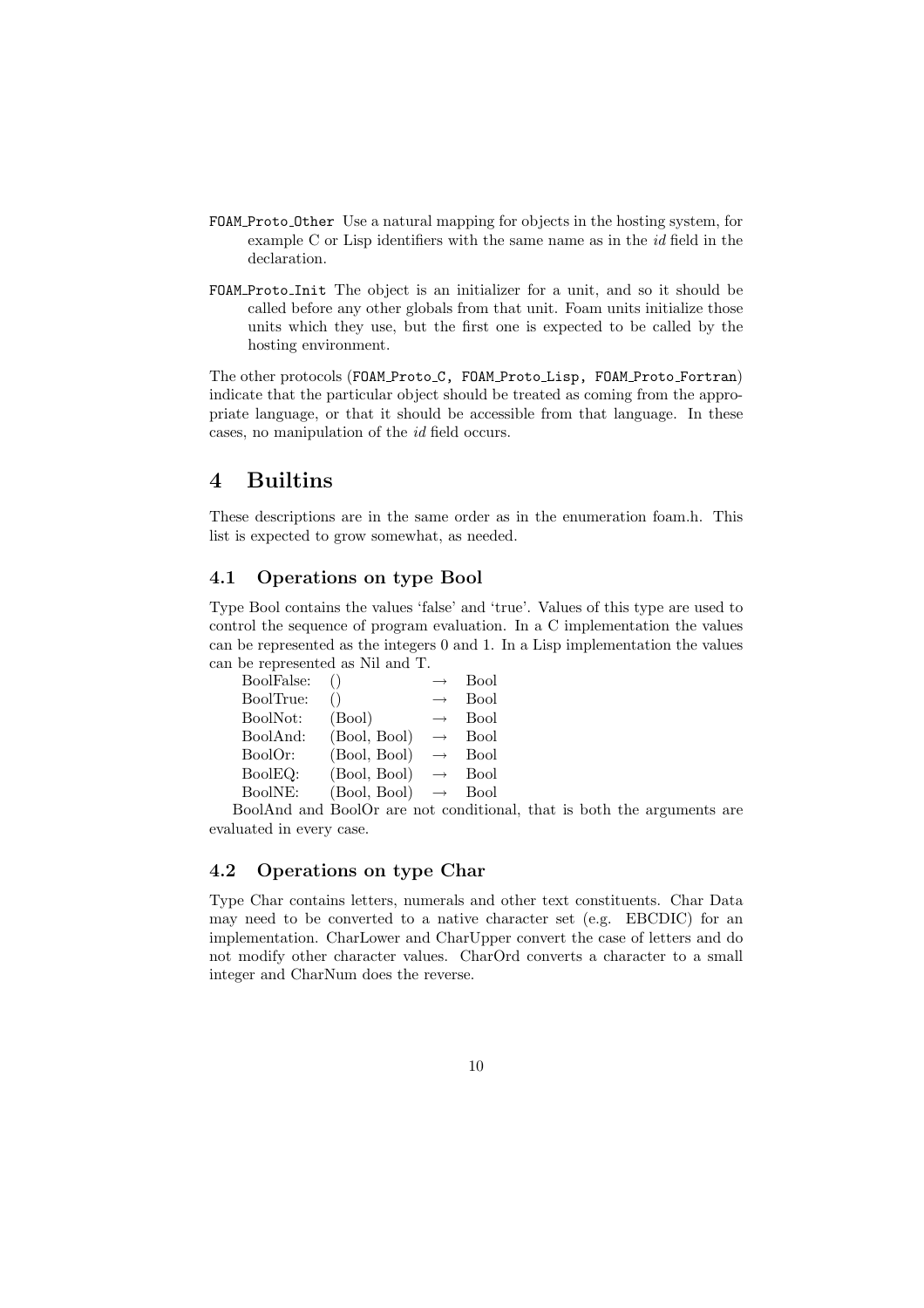|              |                   | Char        |
|--------------|-------------------|-------------|
| ()           | $\longrightarrow$ | Char        |
| ()           | $\longrightarrow$ | Char        |
|              | $\longrightarrow$ | Char        |
| (Char)       | $\rightarrow$     | <b>Bool</b> |
| (Char)       | $\rightarrow$     | Bool        |
| (Char, Char) | $\longrightarrow$ | <b>Bool</b> |
| (Char, Char) | $\rightarrow$     | <b>Bool</b> |
| (Char, Char) | $\rightarrow$     | Bool        |
| (Char, Char) | $\rightarrow$     | <b>Bool</b> |
| (Char)       | $\rightarrow$     | Char        |
| (Char)       | $\rightarrow$     | Char        |
| (Char)       | $\longrightarrow$ | SInt        |
| (SInt)       |                   | Char        |
|              |                   |             |

## 4.3 Operations on type SFlo

SFlo is single precision floating point. SFloMax is the largest positive number. SFloEpsilon is the smallest positive number which can be represented. SFloMin is the most negative number which can be represented. This type is used primarily for storing large quantities of floating pt data. In the tree form of Foam, SFlo values are represented in a machine-dependent single precision floating point format. The linear representation presently uses IEEE single precision format, however, this will change to extended single precision format.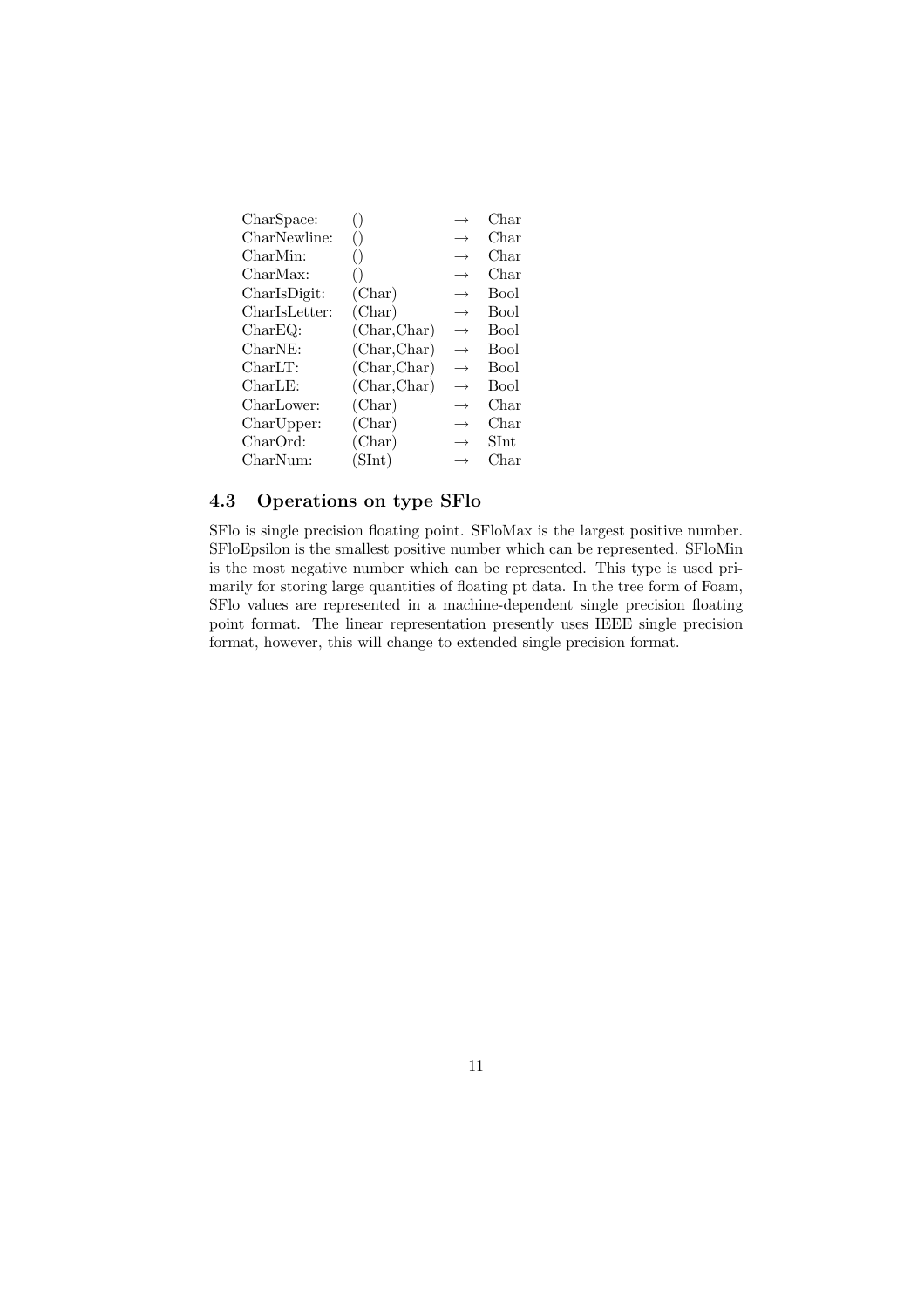| SFlo0:         | ()                 | $\rightarrow$     | SFlo        |
|----------------|--------------------|-------------------|-------------|
| SFlo1:         | ()                 |                   | SFlo        |
| SFloMin:       | ()                 | $\rightarrow$     | SFlo        |
| SFloMax:       | ()                 | $\rightarrow$     | SFlo        |
| SFloEpsilon:   | ()                 | $\rightarrow$     | SFlo        |
| SFloIsZero:    | (SFlo)             | $\rightarrow$     | <b>Bool</b> |
| SFloIsNeg:     | (SFlo)             | $\rightarrow$     | <b>Bool</b> |
| SFloIsPos:     | (SFlo)             | $\rightarrow$     | <b>Bool</b> |
| SFloEQ:        | (SFlo, SFlo)       | $\rightarrow$     | Bool        |
| SFloNE:        | (SFlo,SFlo)        | $\rightarrow$     | <b>Bool</b> |
| SFloLT:        | (SFlo, SFlo)       | $\rightarrow$     | <b>Bool</b> |
| SFloLE:        | (SFlo,SFlo)        | $\rightarrow$     | <b>Bool</b> |
| SFloNegate:    | (SFlo)             | $\rightarrow$     | SFlo        |
| SFloPlus:      | (SFlo, SFlo)       | $\rightarrow$     | SFlo        |
| SFloMinus:     | (SFlo, SFlo)       | $\rightarrow$     | SFlo        |
| SFloTimes:     | (SFlo, SFlo)       | $\longrightarrow$ | SFlo        |
| SFloTimesPlus: | (SFlo, SFlo, SFlo) | $\rightarrow$     | SFlo        |
| SFloDivide:    | (SFlo, SFlo)       | $\rightarrow$     | SFlo        |
| SFloSIPower:   | (SFlo, SInt)       | $\rightarrow$     | SFlo        |
| SFloBIPower:   | (SFlo,BInt)        | $\rightarrow$     | SFlo        |
| SFloRound:     | (SFlo)             | $\rightarrow$     | <b>BInt</b> |
| SFloTruncate:  | (SFlo)             | $\longrightarrow$ | <b>BInt</b> |
| SFloFloor:     | (SFlo)             | $\longrightarrow$ | <b>BInt</b> |
| SFloCeiling:   | (SFlo)             | $\longrightarrow$ | BInt        |

## 4.4 Operations on type DFlo

DFlo is double precision floating point. In the tree form of Foam, DFlo values are represented in a machine-dependent double precision floating point format. The linear representation presently uses IEEE double precision format, however, this will change to extended double precision format.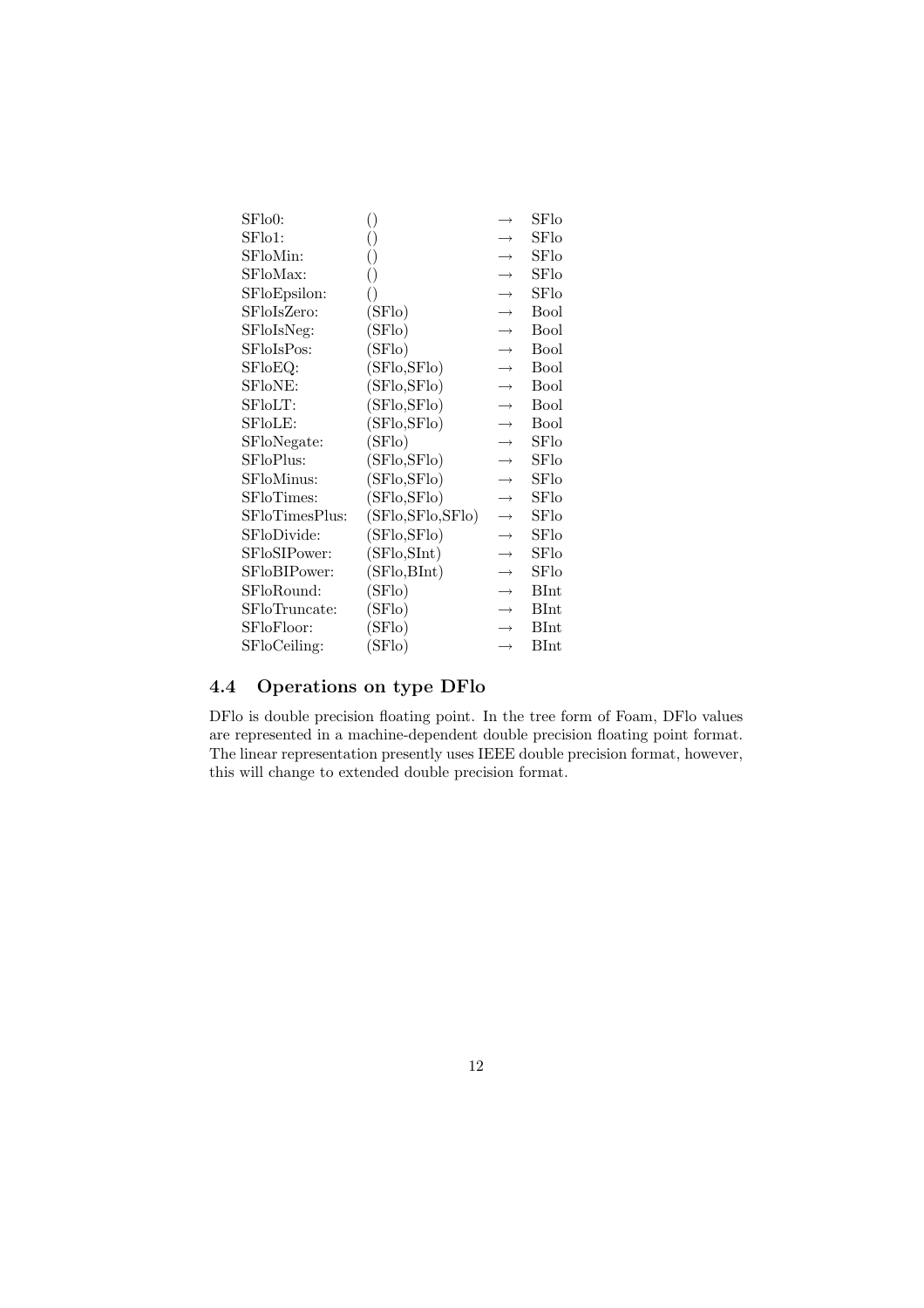| DFlo0:         | ()               | $\longrightarrow$ | DFlo        |
|----------------|------------------|-------------------|-------------|
| DFlo1:         | ()               |                   | <b>DFlo</b> |
| DFloMin:       | ()               |                   | DFlo        |
| DFloMax:       | 0                |                   | DFlo        |
| DFloEpsilon:   | ()               | $\rightarrow$     | DFlo        |
| DFloIsZero:    | (DFlo)           | $\rightarrow$     | <b>Bool</b> |
| DFloIsNeg:     | (DFlo)           | $\rightarrow$     | <b>Bool</b> |
| DFloIsPos:     | (DFlo)           | $\rightarrow$     | <b>Bool</b> |
| DFloEQ:        | (DFlo,DFlo)      | $\rightarrow$     | <b>Bool</b> |
| DFloNE:        | (DFlo,DFlo)      | $\rightarrow$     | <b>Bool</b> |
| DFloLT:        | (DFlo,DFlo)      | $\rightarrow$     | <b>Bool</b> |
| DFloLE:        | (DFlo,DFlo)      | $\rightarrow$     | <b>Bool</b> |
| DFloNegate:    | (DFlo)           | $\rightarrow$     | DFlo        |
| DFloPlus:      | (DFlo,DFlo)      | $\rightarrow$     | DFlo        |
| DFloMinus:     | (DFlo,DFlo)      | $\rightarrow$     | DFlo        |
| DFloTimes:     | (DFlo,DFlo)      | $\rightarrow$     | <b>DFlo</b> |
| DFloTimesPlus: | (DFlo,DFlo,DFlo) | $\rightarrow$     | DFlo        |
| DFloDivide:    | (DFlo,DFlo)      |                   | DFlo        |
| DFloSIPower:   | (DFlo, SInt)     | $\rightarrow$     | DFlo        |
| DFloBIPower:   | (DFlo,BInt)      | $\rightarrow$     | DFlo        |
| DFloRound:     | (DFlo)           | $\rightarrow$     | <b>BInt</b> |
| DFloTruncate:  | (DFlo)           | $\rightarrow$     | BInt        |
| DFloFloor:     | (DFlo)           | $\rightarrow$     | BInt        |
| DFloCeiling:   | SFlo)            | $\rightarrow$     | BInt        |

## 4.5 Operations on type Byte

Type Byte is used to compactly represent small positive integers. This is primarily useful in arrays. To compute with Byte values, convert them to SInt first. Type Byte must be able to represent at least the values 0..2\*\*7-1. Bytes are used for numeric data and are never subject to character set conversion.

| Byte0:   | $\left( \right)$ | $\rightarrow$     | <b>Byte</b>  |
|----------|------------------|-------------------|--------------|
| Byte1:   | $\left(\right)$  | $\rightarrow$     | <b>Byte</b>  |
| ByteMin: | $\left( \right)$ | $\longrightarrow$ | <b>B</b> yte |
| ByteMax: | $\left( \right)$ | $\longrightarrow$ | Byte         |

## 4.6 Operations on type HInt

Type HInt is used to compactly represent small signed "half precision" integers. This is primarily useful in arrays. Type HInt must be able to represent at least the values  $-2**15..2**15-1$ .

| $value3 - 2$ | 1.1.1.1          | . <i>. .</i> |             |
|--------------|------------------|--------------|-------------|
| HInt0:       | ( )              |              | <b>HInt</b> |
| HInt1:       | ( )              |              | <b>HInt</b> |
| HIntMin:     | $\left( \right)$ |              | <b>HInt</b> |
| HIntMax:     | ( )              |              | HInt.       |
|              |                  |              |             |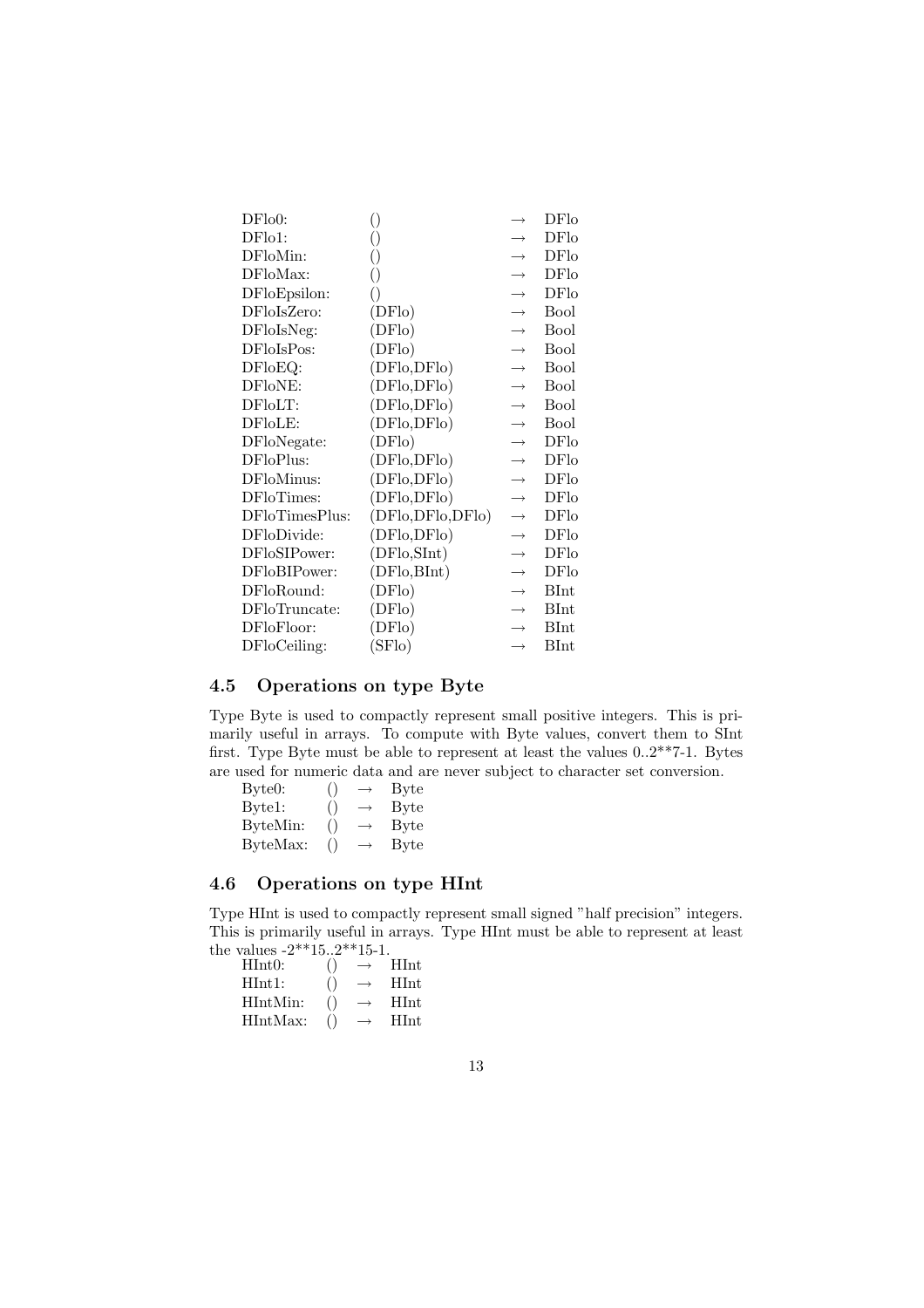## 4.7 Operations on type SInt

Type SInt is used to represent signed "single precision" integers. Type SInt must be able to represent at least the values -2\*\*23..2\*\*23-1.

The values behave as if represented in two's complement for the logical operations (Bool, Not, And, Or). If arithmetic operations overflow, the result is not defined and may or may not equal the true value modulo  $2^{**}$  machinewordsize. The operations SIntPlusMod, SIntMinusMod, SIntTimesMod require their first 2 arguments to be in the range 0.m-1, for  $m =$  third argument. Otherwise the result is not defined. The operation SIntLength is the number of bits required to represent the number in two's complement and in particular can be less than the word size. SIntShift is an arithmetic shift. The second argument is the number of bits to shift by. +ve implies shift up. -ve implies shift down.  $SIntBool(x,i)$  returns the i'th bit of x.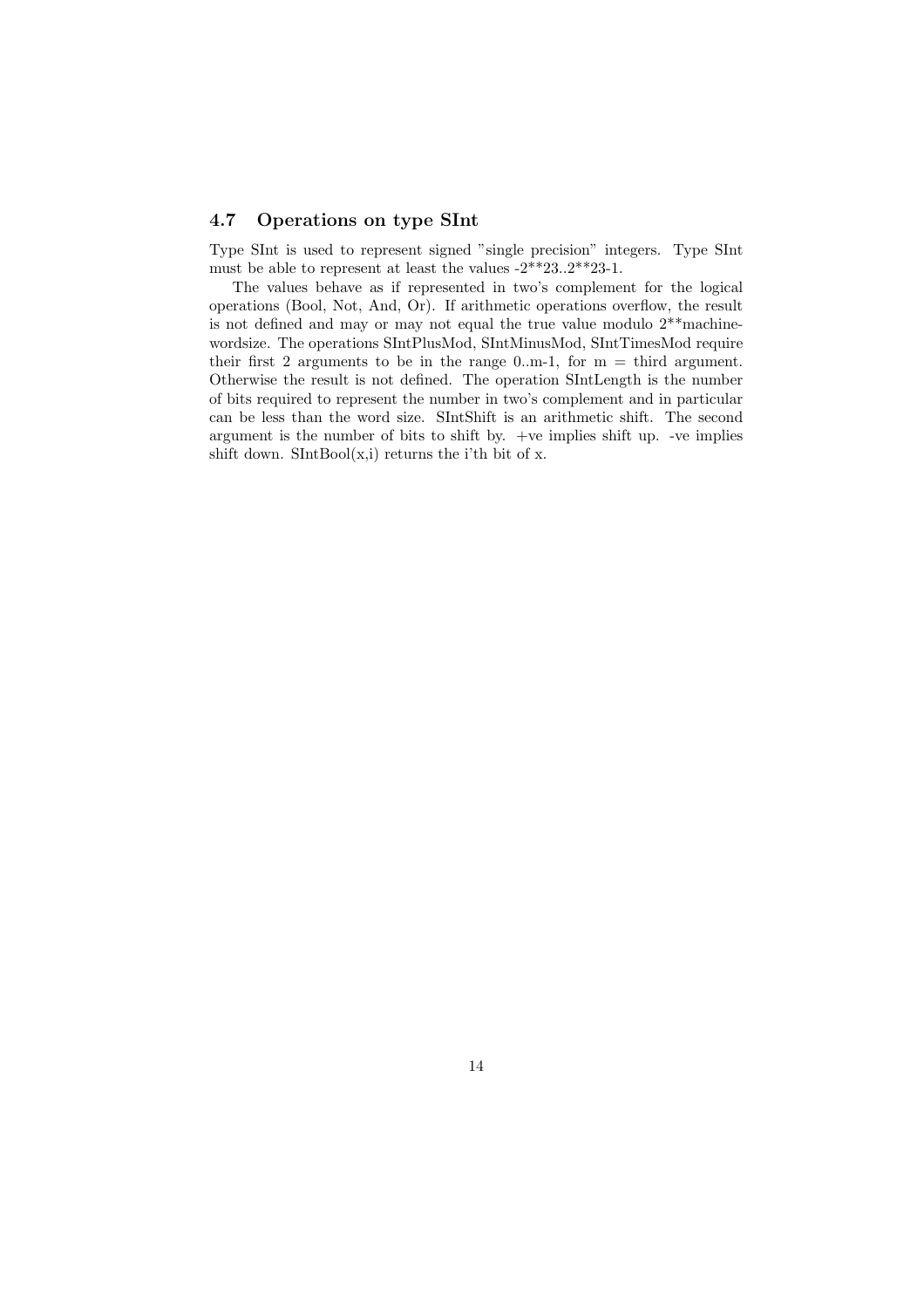| SInt0:                      | $\left(\right)$    | $\rightarrow$ | SInt                  |
|-----------------------------|--------------------|---------------|-----------------------|
| SInt1:                      | $\left(\right)$    | $\rightarrow$ | SInt                  |
| SIntMin:                    | $\left(\right)$    | $\rightarrow$ | SInt                  |
| SIntMax:                    | $\left(\right)$    | $\rightarrow$ | SInt                  |
| SIntIsZero:                 | (SInt)             | $\rightarrow$ | <b>Bool</b>           |
| SIntIsNeg:                  | (SInt)             | $\rightarrow$ | <b>Bool</b>           |
| SIntIsPos:                  | (SInt)             | $\rightarrow$ | <b>Bool</b>           |
| SIntIsEven:                 | (SInt)             | $\rightarrow$ | <b>Bool</b>           |
| SIntIsOdd:                  | (SInt)             | $\rightarrow$ | <b>Bool</b>           |
| $SIntEQ$ :                  | (SInt, SInt)       | $\rightarrow$ | <b>Bool</b>           |
| SIntNE:                     | (SInt, SInt)       | $\rightarrow$ | <b>Bool</b>           |
| SIntLT:                     | (SInt, SInt)       | $\rightarrow$ | <b>Bool</b>           |
| SIntLE:                     | (SInt, SInt)       | $\rightarrow$ | <b>Bool</b>           |
| SIntNegate:                 | (SInt)             | $\rightarrow$ | SInt                  |
| SIntPrev:                   | (SInt)             | $\rightarrow$ | SInt                  |
| SIntNext:                   | (SInt)             | $\rightarrow$ | $\operatorname{SInt}$ |
| SIntPlus:                   | (SInt, SInt)       | $\rightarrow$ | $\operatorname{SInt}$ |
| SIntMinus:                  | (SInt, SInt)       | $\rightarrow$ | SInt                  |
| SIntTimes:                  | (SInt, SInt)       | $\rightarrow$ | SInt                  |
| SIntTimesPlus:              | (SInt, SInt, SInt) | $\rightarrow$ | SInt                  |
| SIntMod:                    | (SInt, SInt)       | $\rightarrow$ | SInt                  |
| SIntQuo:                    | (SInt, SInt)       | $\rightarrow$ | SInt                  |
| SIntRem:                    | (SInt, SInt)       | $\rightarrow$ | SInt                  |
| SIntDivide:                 | (SInt, SInt)       | $\rightarrow$ | (SInt, SInt)          |
| SIntGcd:                    | (SInt, SInt)       | $\rightarrow$ | SInt                  |
| SIntSIPower:                | (SInt, SInt)       | $\rightarrow$ | SInt                  |
| SIntBIPower:                | (SInt, BInt)       | $\rightarrow$ | SInt                  |
| SIntPlusMod:                | (SInt, SInt, SInt) | $\rightarrow$ | SInt                  |
| SIntMinusMod:               | (SInt, SInt, SInt) | $\rightarrow$ | SInt                  |
| SIntTimesMod:               | (SInt, SInt, SInt) | $\rightarrow$ | SInt                  |
| SIntLength:                 | (SInt)             | $\rightarrow$ | SInt                  |
| SIntShift:                  | (SInt, SInt)       | $\rightarrow$ | SInt                  |
| SIntBit:                    | (SInt, SInt)       | $\rightarrow$ | Bool                  |
| SIntNot:                    | (SInt)             | $\rightarrow$ | SInt                  |
| $\mathop{\mathrm{SIntAnd}}$ | (SInt, SInt)       | $\rightarrow$ | SInt                  |
| $\operatorname{SIntOr}$ :   | (SInt, SInt)       | $\rightarrow$ | $\operatorname{SInt}$ |
|                             |                    |               |                       |

## 4.8 Operations on type BInt

Type BInt is used to represent integers which may be arbitrarily large. The operations on BInt require dynamic memory allocation and garbage collection. BIntIsSmall tests whether a value could be represented as a SInt. Operations have the same meaning as for SInt but will never overflow.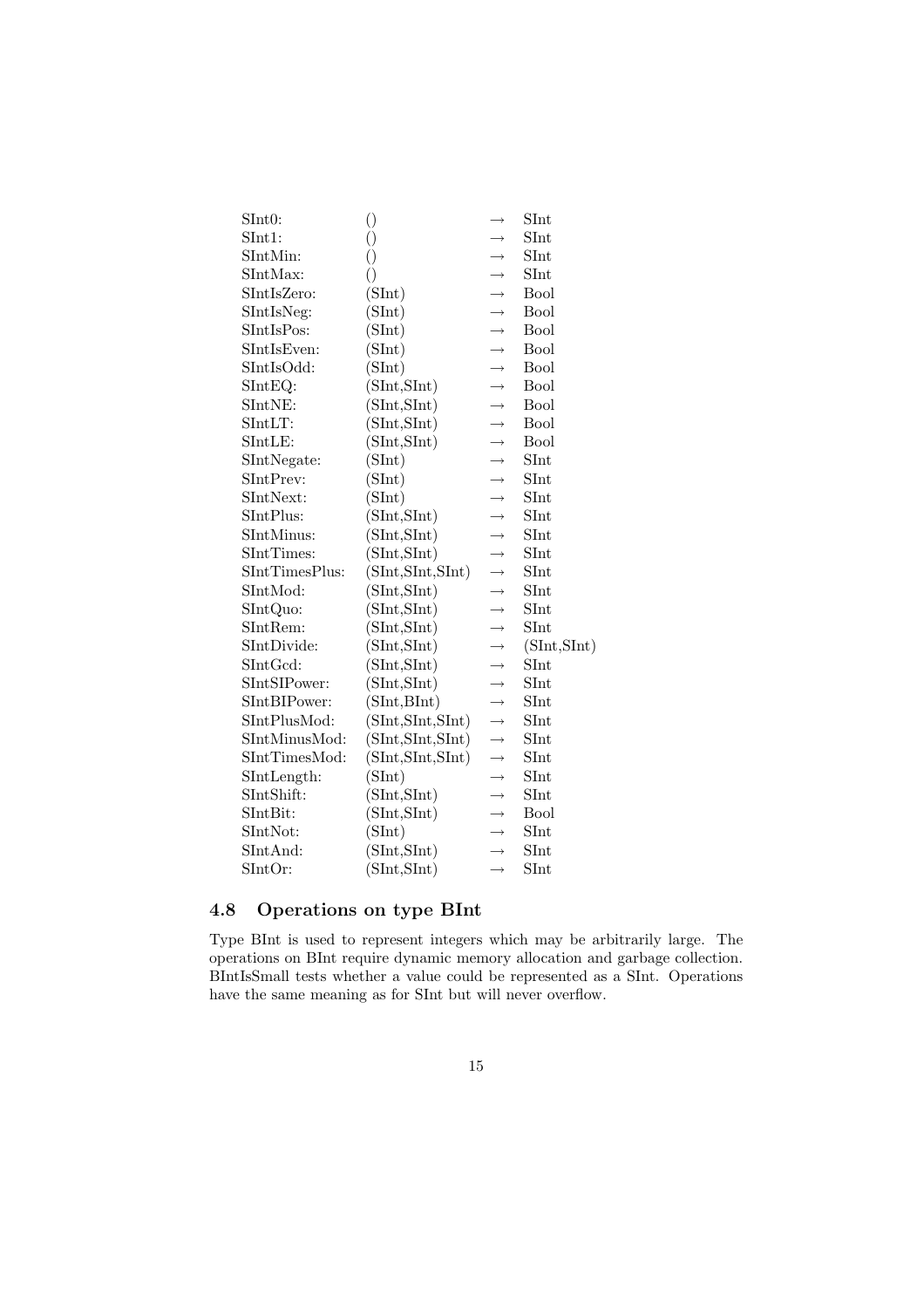| BInt0:         | $\left(\right)$    | $\rightarrow$     | <b>BInt</b>  |
|----------------|--------------------|-------------------|--------------|
| BInt1:         | ()                 | $\rightarrow$     | <b>BInt</b>  |
| BIntIsZero:    | (BInt)             | $\rightarrow$     | <b>Bool</b>  |
| BIntIsNeg:     | (BInt)             | $\rightarrow$     | <b>Bool</b>  |
| BIntIsPos:     | (BInt)             | $\rightarrow$     | <b>Bool</b>  |
| BIntIsEven:    | (BInt)             | $\rightarrow$     | Bool         |
| BIntIsOdd:     | (BInt)             | $\rightarrow$     | <b>Bool</b>  |
| BIntIsSingle:  | (BInt)             | $\rightarrow$     | <b>Bool</b>  |
| $BIntEQ$ :     | (BInt, BInt)       | $\rightarrow$     | <b>Bool</b>  |
| BIntNE:        | (BInt, BInt)       | $\longrightarrow$ | <b>Bool</b>  |
| $BIntLT$ :     | (BInt, BInt)       | $\longrightarrow$ | <b>Bool</b>  |
| BIntLE:        | (BInt, BInt)       | $\rightarrow$     | <b>Bool</b>  |
| BIntNegate:    | (BInt)             | $\rightarrow$     | <b>BInt</b>  |
| BIntPrev:      | (BInt)             | $\rightarrow$     | <b>BInt</b>  |
| BIntNext:      | (BInt)             | $\rightarrow$     | <b>BInt</b>  |
| BIntPlus:      | (BInt, BInt)       | $\rightarrow$     | <b>BInt</b>  |
| BIntMinus:     | (BInt, BInt)       | $\rightarrow$     | <b>BInt</b>  |
| BIntTimes:     | (BInt, BInt)       | $\rightarrow$     | <b>BInt</b>  |
| BIntTimesPlus: | (BInt, BInt, BInt) | $\rightarrow$     | <b>BInt</b>  |
| BIntMod:       | (BInt, BInt)       | $\rightarrow$     | <b>BInt</b>  |
| BIntQuo:       | (BInt, BInt)       | $\rightarrow$     | <b>BInt</b>  |
| BIntRem:       | (BInt, BInt)       | $\rightarrow$     | <b>BInt</b>  |
| BIntDivide:    | (BInt, BInt)       | $\rightarrow$     | (BInt, BInt) |
| BIntGcd:       | (BInt, BInt)       | $\longrightarrow$ | <b>BInt</b>  |
| BIntSIPower:   | (BInt, SInt)       | $\rightarrow$     | <b>BInt</b>  |
| BIntBIPower:   | (BInt, BInt)       | $\rightarrow$     | <b>BInt</b>  |
| BIntLength:    | (BInt)             | $\rightarrow$     | <b>SBInt</b> |
| BIntShift:     | (BInt, SBInt)      | $\rightarrow$     | <b>BInt</b>  |
| BIntBit:       | (BInt, SInt)       | $\rightarrow$     | Bool         |
|                |                    |                   |              |

## 4.9 Operations on type Ptr

| PtrNil:   | $\left( \right)$ | $\rightarrow$     | - Ptr |
|-----------|------------------|-------------------|-------|
| PtrIsNil: | $(\text{Ptr})$   | $\rightarrow$     | Bool  |
| PtrEQ:    | (Ptr, Ptr)       | $\rightarrow$     | Bool  |
| PtrNE:    | (Ptr, Ptr)       | $\longrightarrow$ | Bool  |

## 4.10 Text operations

FormatXxx takes a value of type Xxx, a character array and an integer index. The operation formats the value into the character array starting at the position given by the integer. The result is the number of characters placed in the array.

ScanXxx is the opposite of FormatXxx. It produces a value of type Xxx from the contents of the character array. The SInt argument is the index of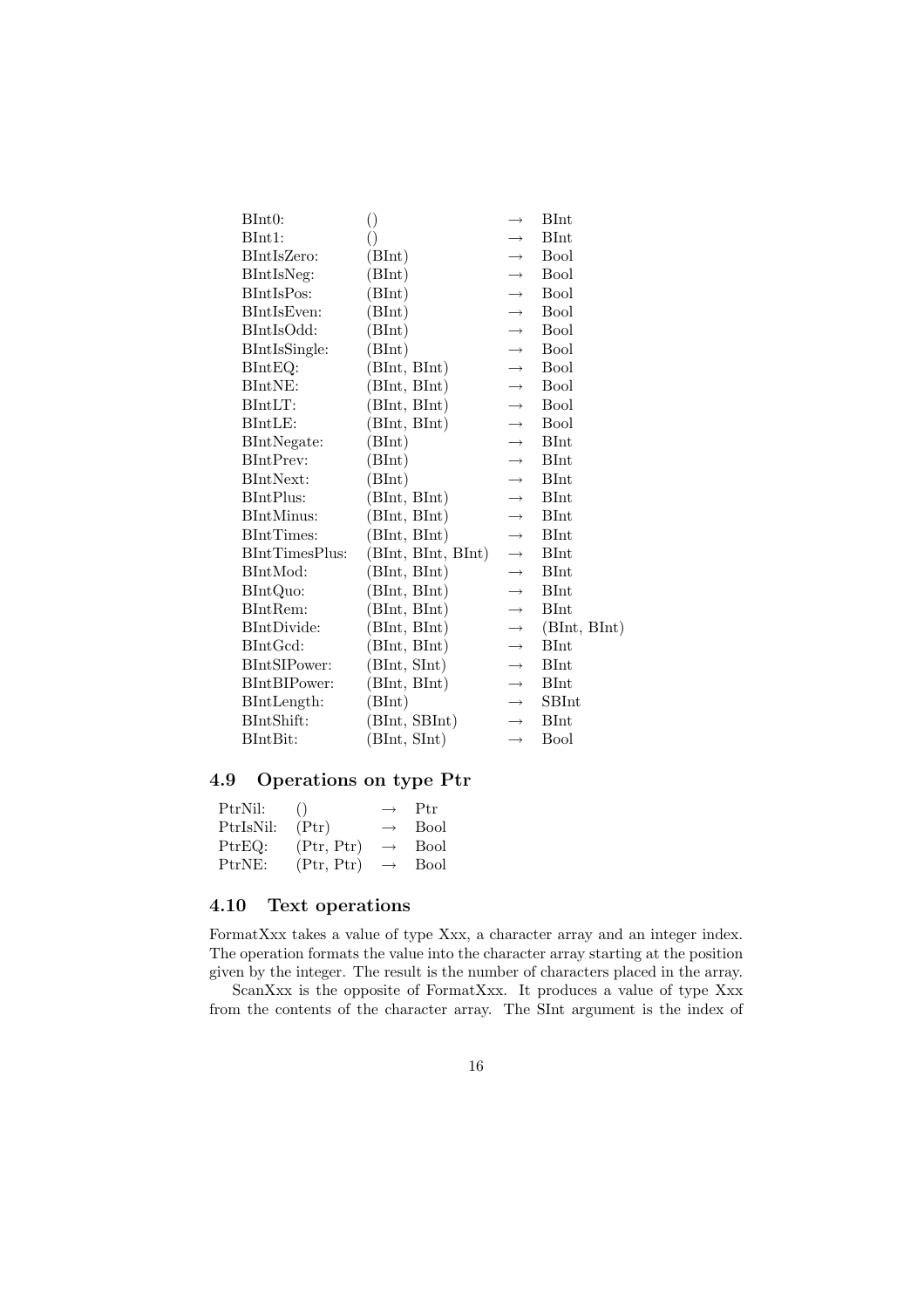the array element to start at and the SInt return value is the index of the first unscanned array element following.

| FormatSFlo: | (SFlo, Arr, SInt) |                   | $\rightarrow$     | SInt |
|-------------|-------------------|-------------------|-------------------|------|
| FormatDFlo: | (DFlo, Arr, SInt) |                   | $\longrightarrow$ | SInt |
| FormatSInt: | (SInt, Arr, SInt) |                   | $\rightarrow$     | SInt |
| FormatBInt: | (BInt, Arr, SInt) |                   | $\longrightarrow$ | SInt |
| ScanSFlo:   | (Arr, SInt)       | $\longrightarrow$ | (SFlo, SInt)      |      |
| ScanDFlo:   | (Arr, SInt)       | $\longrightarrow$ | (DFlo, SInt)      |      |
| ScanSInt:   | (Arr, SInt)       | $\longrightarrow$ | (SInt, SInt)      |      |
| ScanBInt:   | (Arr, SInt)       | $\longrightarrow$ | (BInt, SInt)      |      |
|             |                   |                   |                   |      |

## 4.11 Conversion Operations

| SFloToDFlo:                                  | (SFlo)          | $\rightarrow$     | DFlo                  |
|----------------------------------------------|-----------------|-------------------|-----------------------|
| DFloToSFlo:                                  | (DFlo)          | $\rightarrow$     | SFlo                  |
| ByteToSInt:                                  | (Byte)          | $\longrightarrow$ | ${\rm SInt}$          |
| SIntToByte:                                  | (SInt)          | $\longrightarrow$ | <b>Byte</b>           |
| $\text{HIntToSInt:}$                         | (HInt)          | $\rightarrow$     | $\operatorname{SInt}$ |
| $\operatorname{SIntToHInt}$ :                | (SInt)          | $\rightarrow$     | HInt                  |
| $\operatorname{SIntToBInt}$ :                | (SInt)          | $\rightarrow$     | BInt                  |
| BIntToSInt:                                  | (BInt)          | $\longrightarrow$ | $\operatorname{SInt}$ |
| $\operatorname{SIntToSFlo}:$                 | (SInt)          | $\rightarrow$     | SFlo                  |
| $\operatorname{SIntTopFlo:}$                 | (SInt)          | $\rightarrow$     | DFlo                  |
| BIntToSFlo:                                  | (BInt)          | $\rightarrow$     | SFlo                  |
| BIntToDFlo:                                  | (BInt)          | $\rightarrow$     | DFlo                  |
| PtrToSInt:                                   | $(\text{Ptr})$  | $\rightarrow$     | ${\rm SInt}$          |
| $\operatorname{SIntToptr}$ :                 | (SInt)          | $\rightarrow$     | Ptr                   |
| ArrToSFlo:                                   | (Arr)           | $\longrightarrow$ | SFlo                  |
| ArrToDFlo:                                   | (Arr)           | $\longrightarrow$ | DFlo                  |
| $\operatorname{Arr} \operatorname{ToSInt}$ : | (Arr)           | $\rightarrow$     | $\operatorname{SInt}$ |
| ArrToBInt:                                   | (Arr)           | $\rightarrow$     | BInt                  |
| PlatformRTE:                                 | $\left(\right)$ | $\longrightarrow$ | SInt                  |
| PlatformOS:                                  | $\left(\right)$ | $\rightarrow$     | ${\rm SInt}$          |
| Halt:                                        | (SInt)          | $\rightarrow$     | Nil                   |
|                                              |                 |                   |                       |

# 5 Semantics of Foam Programs

A Foam program P is a set of Units, with the following conditions:

- P contains at least a single unit.
- One unit in P is the starting unit. A Foam program starts with a call to the first Prog in the starting unit, with a null environment.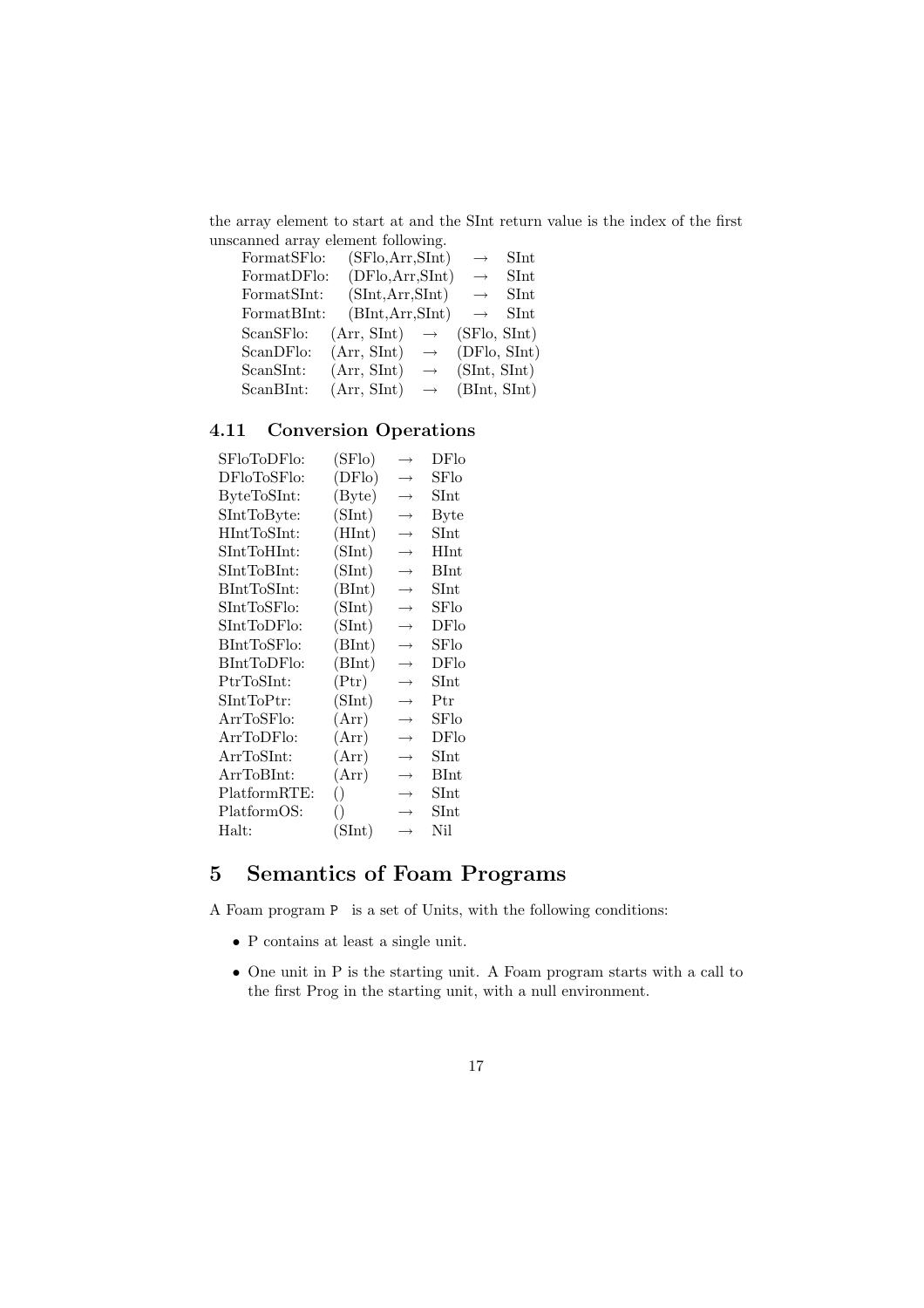- Only globals are shared among the units. Globals are unique by name and protocol. It follows that two globals with the same name and protocol must also have the same type. Note: the same global in different units may appear in different positions. Globals with the same name and different protocols may be identified, but this is implementation-defined.
- The order of evaluation for the arguments of call is left undefined. An implementation may specify a particular order.
- The order of evaluation for the arguments of a PCall is related to the specific protocol being be used. In example, if the protocol is FOAM\_Proto\_C, then the C language evaluation order is used.

## 6 Forms of Foam Code

## 6.1 Tree format for Foam code

This representation is used by C programs to manipulate Foam code. See the C header file "foam\_c.h".

### 6.2 Linear format for Foam code

The purpose of this representation is two-fold:

- 1. to save foam code compactly in files and
- 2. to be appropriate for direct interpretation.

The main purpose is (1).

The linear representation is an augmented prefix traversal of a foam tree. For compactness,

- 1. only nodes with varying arity indicate the number of descendants ("argc") and
- 2. nodes which contain an integer index or an argc have multiple representations so the numbers can be be saved in as little space as necessary
- 3. fields such as builtin operation numbers or type codes are represented as immediate bytes and are understood by context.

For interpretation,

1. Step numbers used in Goto, If, Select are represented as relative offsets into the byte code string.

If  $[expr] <$ label>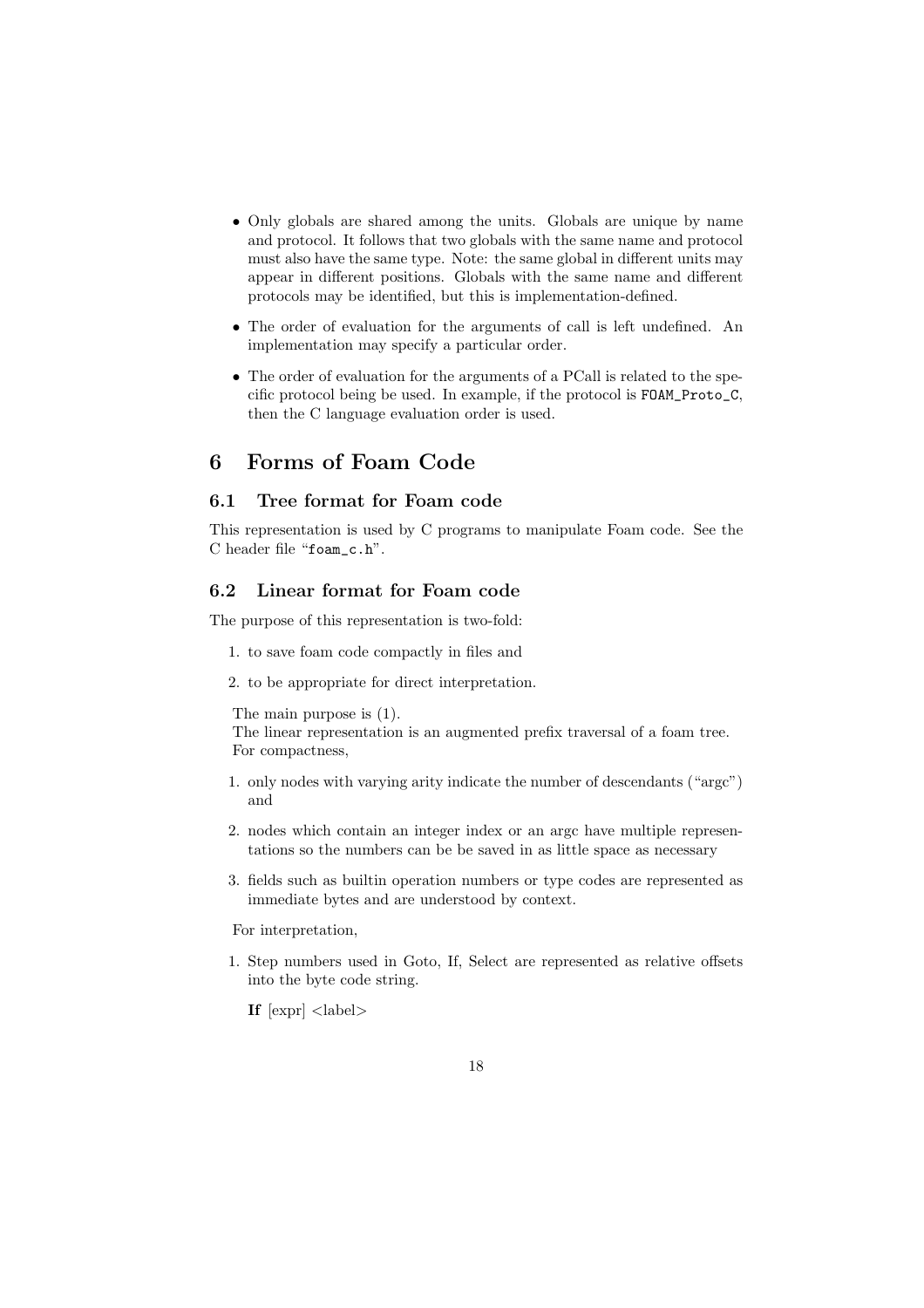Select  $[exp] < label_0 > < label_1 > ... < label_{n-1} >$ Goto <label>

2. The same idea is used for progs, but in this case the offset is to step n, i.e. just past the end of the last step. This allows whole program bodies to be skipped when finding/extracting/inflating a subtree in linear format.

**Prog** <X:prog size> [F][i][t][b][p][l][x][c<sub>0</sub>][c<sub>1</sub>] ... [c<sub>n-1</sub>]

3. All offsets in a given prog are represented in the same format, which is the format of the Prog instruction.

### 6.3 Instruction formats

For the linear, byte coded version, variant instruction formats are used to help represent the code more compactly. The instructions are divided into groups according to the meaning of the variant formats.

### 6.3.1 Fixed arity instructions (tree/data args)

NOp BVal Ptr CProg CEnv Loose Kill Free Return Cast ANew Clos Set Def AElt If Goto Throw Catch Protect Unit PushEnv PopEnv MFmt 1 form of each instruction  $1*24 = 24$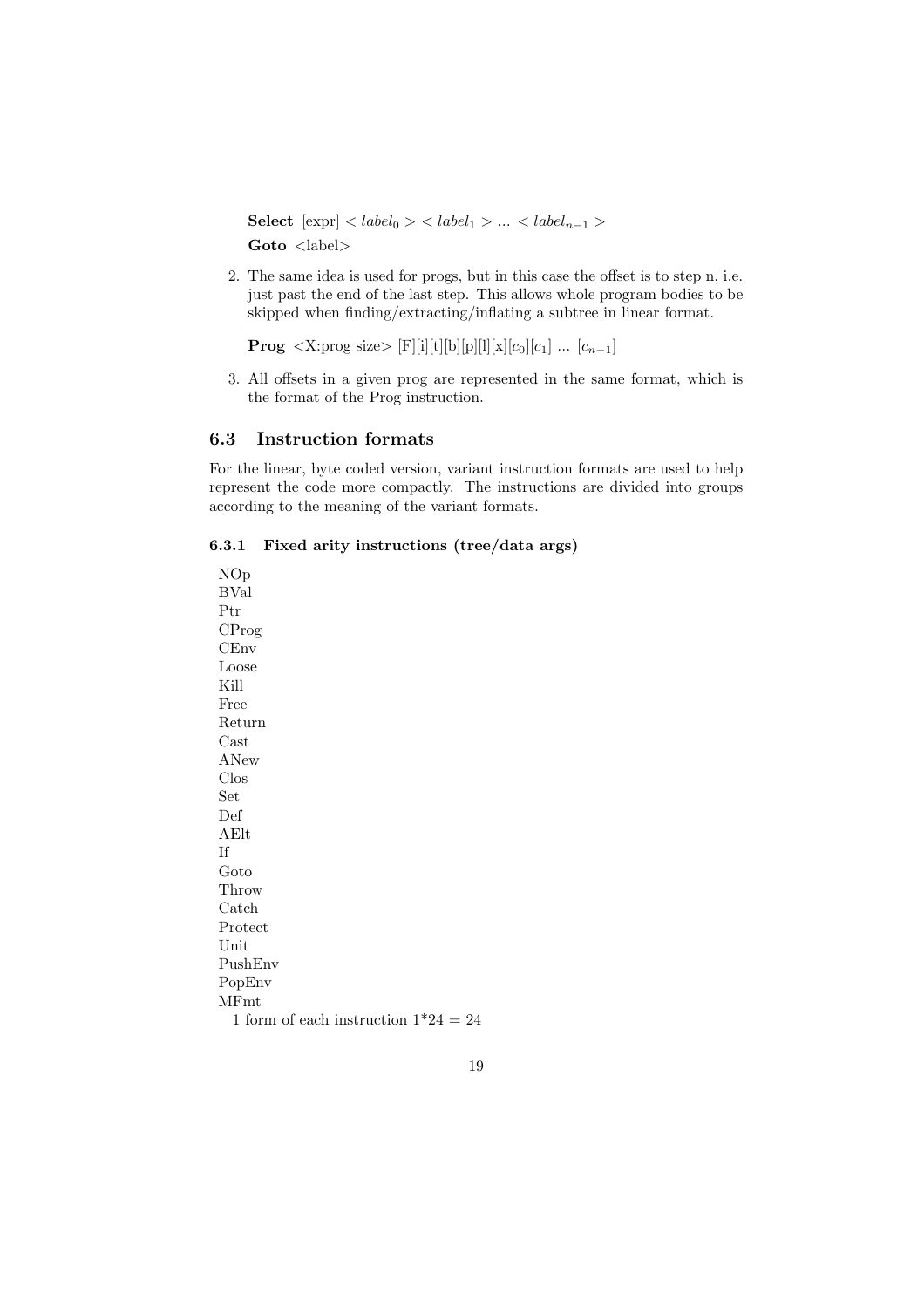## 6.3.2 Fixed arity (data args)

| Nil             |                                        | $(0 \text{ data bytes})$ |
|-----------------|----------------------------------------|--------------------------|
| Char            | char-value                             | $(1 \text{ data byte})$  |
| <b>Bool</b>     | bit-value                              | $(1 \text{ data byte})$  |
| Byte            | byte-value                             | $(1 \text{ data byte})$  |
| <b>HInt</b>     | half-int-value                         | $(2 \text{ data bytes})$ |
| $\mathrm{SInt}$ | single-int-value                       | (4 data bytes)           |
| <b>SF</b> lo    | single-float-value                     | (4 data bytes)           |
| DFlo            | double-float-value                     | $(8 \text{ data bytes})$ |
| Word            | single-precision-arbitrary             | (4 data bytes)           |
| Arb             | double-precision-arbitrary             | $(8 \text{ data bytes})$ |
|                 | 1 form of each instruction $1*10 = 10$ |                          |

## 6.3.3 Fixed arity  $+$  Nary ()

Decl BInt DDecl DFluid DEnv DDef DFmt Rec Arr Select PCall BCall CCall OCall Seq Values Prog 5 forms of each instruction  $5*17 = 85$  $0 \Rightarrow$  gen argc. (4 bytes)  $1 \Rightarrow 1$  byte argc.  $2 \Rightarrow \arg c = 0$  $3 \Rightarrow \text{argc} = 1$ 

 $4 \Rightarrow \text{argc} = 2$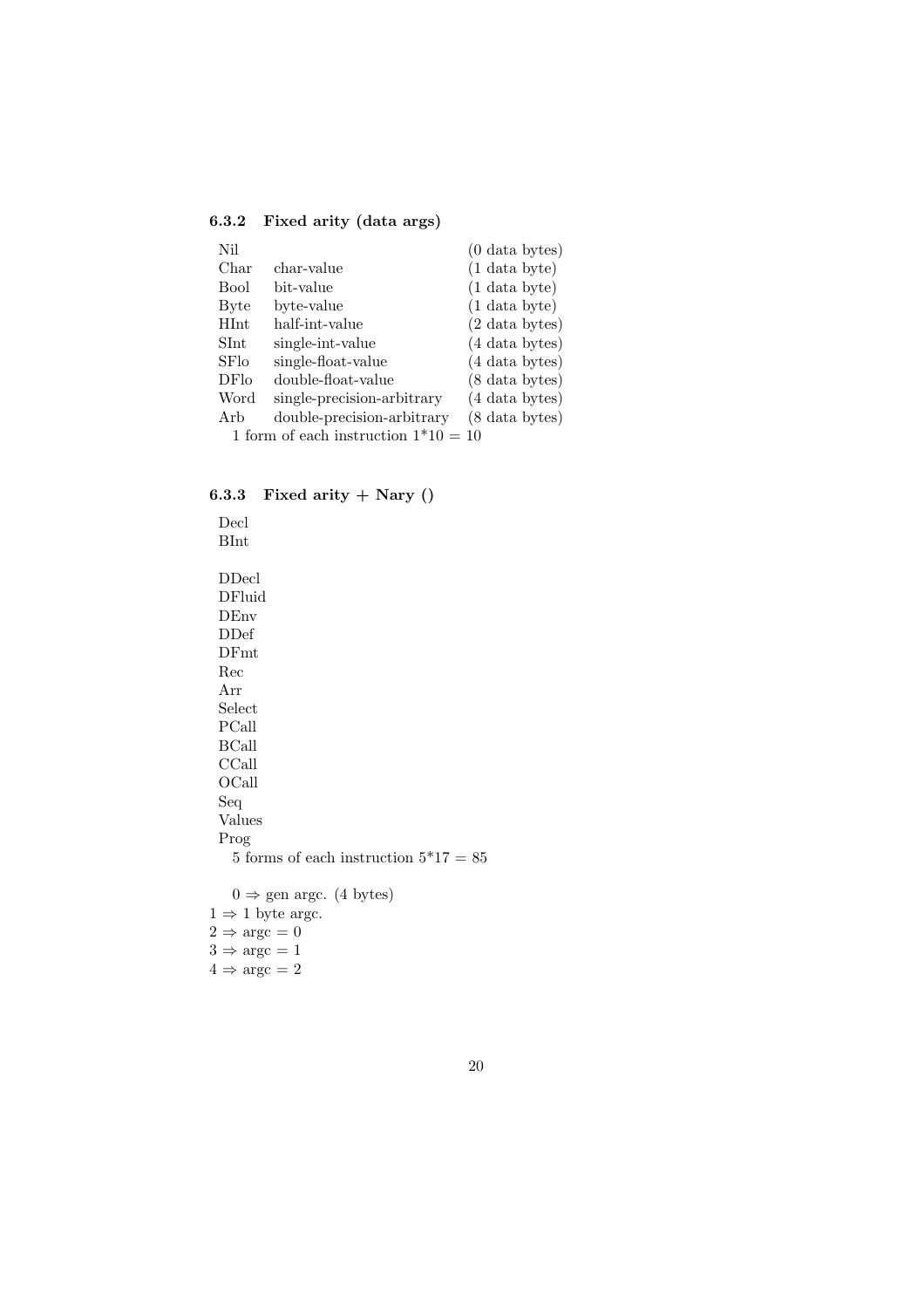6.3.4 Fixed arity 1 Int index ()

Par Loc Glo Fluid Const Env EEnv RNew PRef EInfo RCopy Label 5 forms of each instruction  $5*12 = 60$  $0 \Rightarrow$  gen index (4 bytes)

 $1 \Rightarrow 1$  byte index  $2 \Rightarrow \text{index} = 0$  $3 \Rightarrow \text{index} = 1$  $4 \Rightarrow \text{index} = 2$ 

## 6.3.5 Multi-Int index: (including arity)

```
Lex
 RElt
 IRElt
 TRNew
 TRElt
 EElt
   5 forms of each instruction 5^* 6 = 30
   0 \Rightarrow gen indices (4 bytes each)
1 \Rightarrow 1 byte indices
```
 $2 \Rightarrow$  ix1 2 bytes, ix2 1 byte, [ix3 1 byte]  $3 \Rightarrow$ ix1 1 byte, ix2 2 bytes, [ix3 1 byte ]  $4 \Rightarrow$  ix1 1 byte, ix2 1 byte, [ix3 2 bytes]

Total number of instructions including variant forms  $= 24+10+85+60+30$  $= 209$